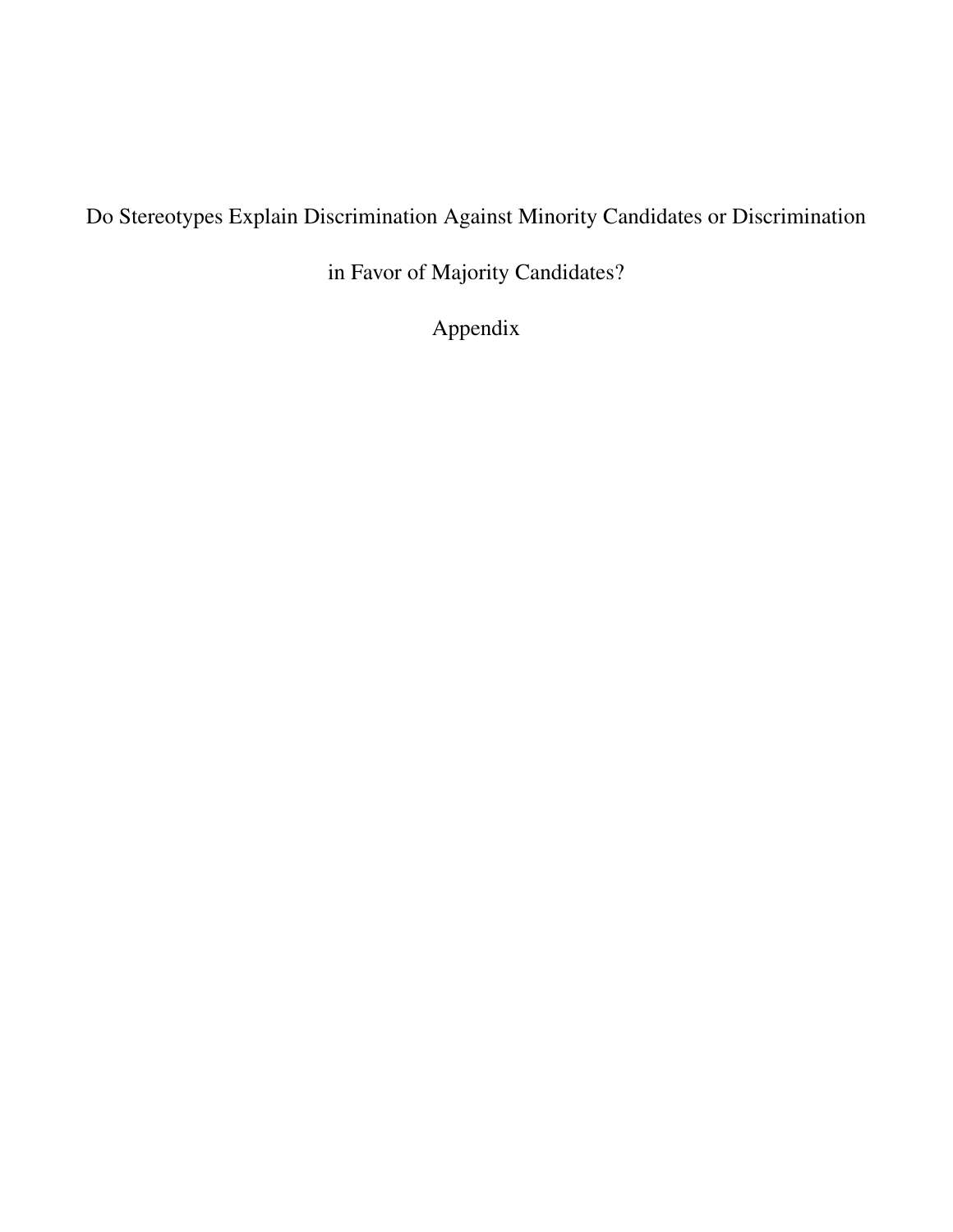# **Contents**

|   |                 | A Sample and data    |                                                                         | $\mathbf{1}$   |
|---|-----------------|----------------------|-------------------------------------------------------------------------|----------------|
| B |                 |                      | <b>Experimental manipulations</b>                                       | $\mathbf{1}$   |
|   | B.1             |                      |                                                                         | 1              |
|   | B.2             |                      |                                                                         | $\overline{4}$ |
|   |                 |                      | C Measurement of dependent variables                                    | 5              |
|   |                 |                      | D Results regarding overall electoral discrimination                    | 6              |
| E |                 |                      | <b>Regression outputs tables main analyses</b>                          | 9              |
| F |                 |                      | The prevalence of positive and negative stereotypes                     | 13             |
|   | F <sub>1</sub>  |                      |                                                                         | 13             |
|   |                 | F.1.1                |                                                                         | 14             |
|   |                 | F.1.2                | Description of latent profile analysis and finite normal mixture models | 16             |
|   | F <sub>12</sub> |                      |                                                                         | 19             |
|   |                 | F.2.1                |                                                                         | 19             |
|   |                 | F.2.2                |                                                                         | 20             |
|   |                 | F.2.3                |                                                                         | 21             |
|   |                 | <b>G</b> Survey text |                                                                         | 21             |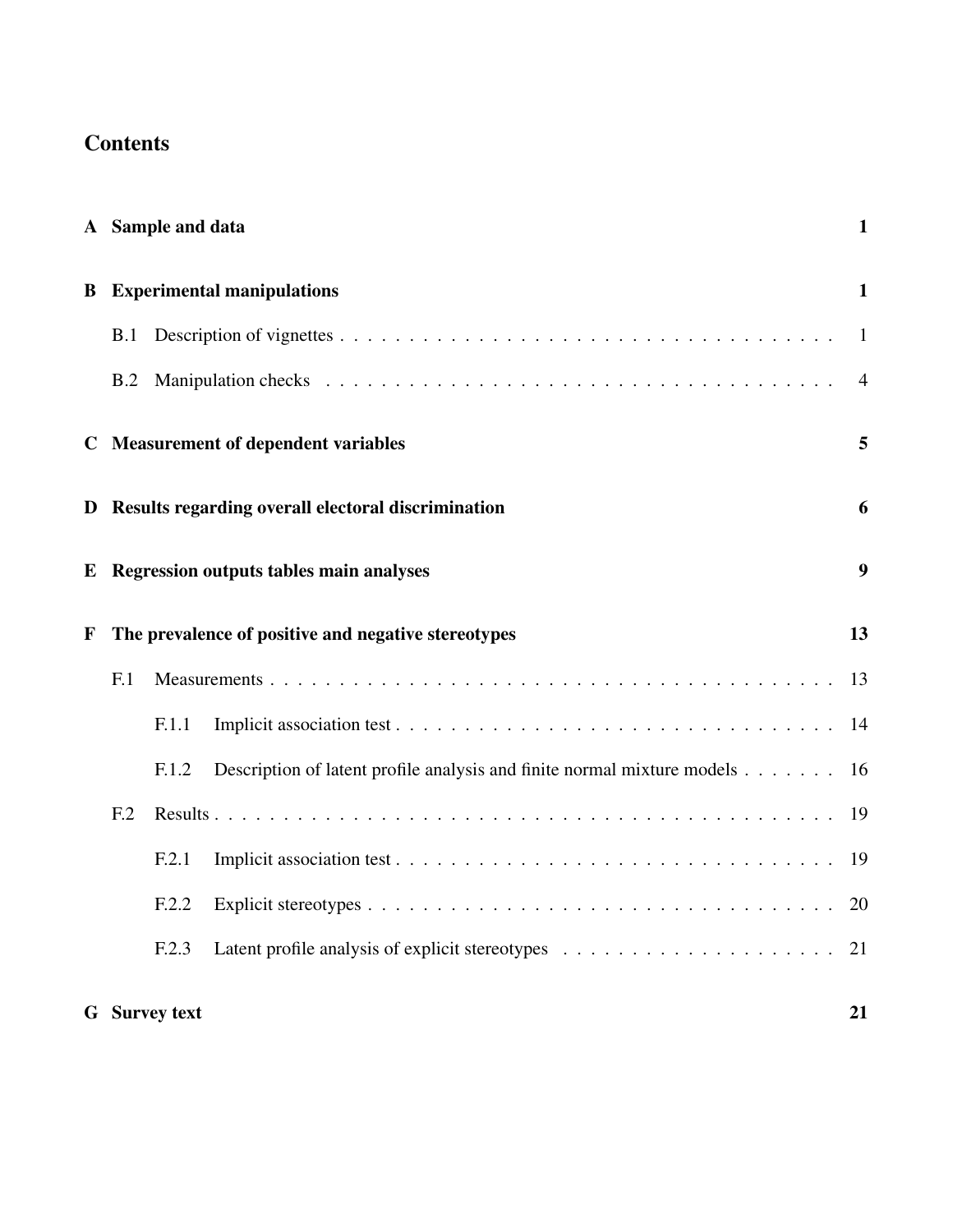# <span id="page-2-0"></span>A Sample and data

| Candidate name | Manipulation of information                  | n   |
|----------------|----------------------------------------------|-----|
| Italian        | Control                                      | 202 |
| Italian        | Positive traits                              | 202 |
| Italian        | Positive civic citizenship                   | 201 |
| Italian        | Positive traits & positive civic citizenship | 189 |
| Algerian       | Control                                      | 203 |
| Algerian       | Positive traits                              | 205 |
| Algerian       | Positive civic citizenship                   | 197 |
| Algerian       | Positive traits & positive civic citizenship | 198 |

Table 1: Number of observations in the experimental conditions

Table 2: Descriptive statistics of dependent variables

|                 | Min  |       | Max Mean  | -SD       |
|-----------------|------|-------|-----------|-----------|
| Nomination      | 0.00 | 10.00 | 5.41 2.57 |           |
| Vote            | 0.00 | 10.00 |           | 5.25 2.70 |
| Negative rating | 0.00 | 1.00  | 0.19      | 0.40      |
| Positive rating | 0.00 | 1.00  | 0.41      | 0.49      |

# <span id="page-2-1"></span>B Experimental manipulations

#### <span id="page-2-2"></span>B.1 Description of vignettes

Below, I describe my vignettes. Each vignette was presented either with the Algerian name, Ahmed Haddou, or the Italian name, Giuseppe Martinelli. First, the following introduction was presented to all subjects independent of experimental condition:

Given the recent tensions in the Conte government over infrastructure, it is possible that Italians may soon be called to new general elections. The experts agree that the person described below may have a good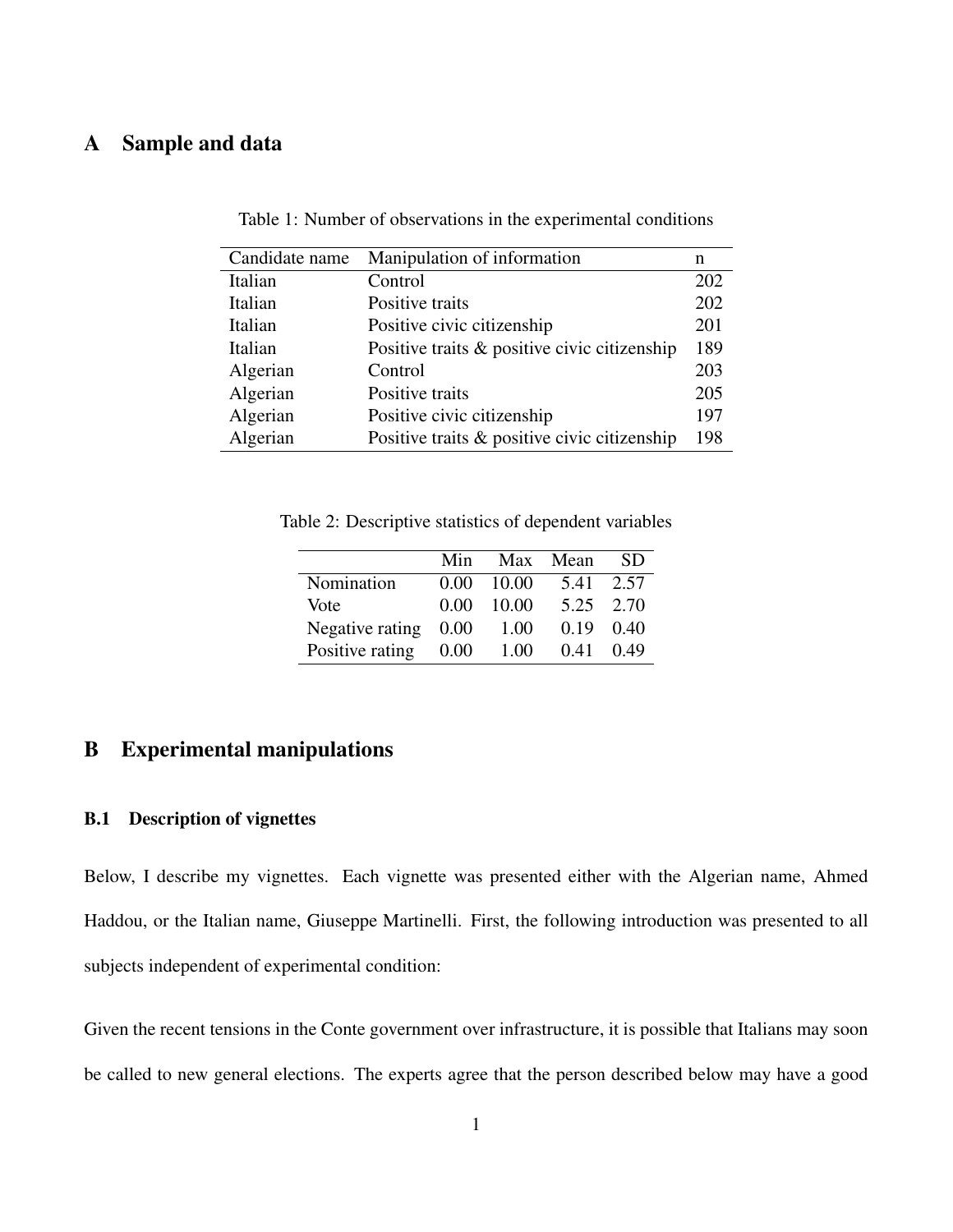chance of being nominated as a candidate for the "[respondent's indicated closest party]" party in your district. Please read the description of the potential candidate carefully.

Before the respondents saw one of the following vignettes, they had the opportunity to retrieve information about the electoral system in Italy. In the description they also read that they could vote for the candidate in a first-past-the-post single member district.

Control condition: [Giuseppe Martinelli/Ahmed Haddou] is a 45-year-old and aspires to run for national parliamentary elections for the first time.

**Positive trait description**: [Giuseppe Martinelli/Ahmed Haddou] is a 45-year-old engineer who aspires to run for national parliamentary elections for the first time. He has a reputation as a sincere and honest politician, which was confirmed at this year's Forum on Anti-Corruption where he received an honor for his commitment against corruption and fraud. Although he spent some time abroad, he has established ties to both entrepreneurs and unions in Italy. Recently, he was selected because of his experience by entrepreneurs and unions to serve as an expert for the development of a joint proposal to increase trade and growth. Besides his political activities, he likes to spend time with his children and to get socially involved, for example, he organizes holidays for disadvantaged families.

Positive civic citizenship description: [Giuseppe Martinelli/Ahmed Haddou] is a 45-year old commercial clerk who aspires to run for national parliamentary elections for the first time. He has placed his emphasize in the party on the issue of promoting local and regional economy and culture. This engagement also arose from his journey a couple of years ago, when he traveled through all the Italian regions to get to know the local cultures better. In his party, he is known for his exceptional interest in the Italian political system and political processes. Although some consider him as a quite harsh strategic, he has been in favor of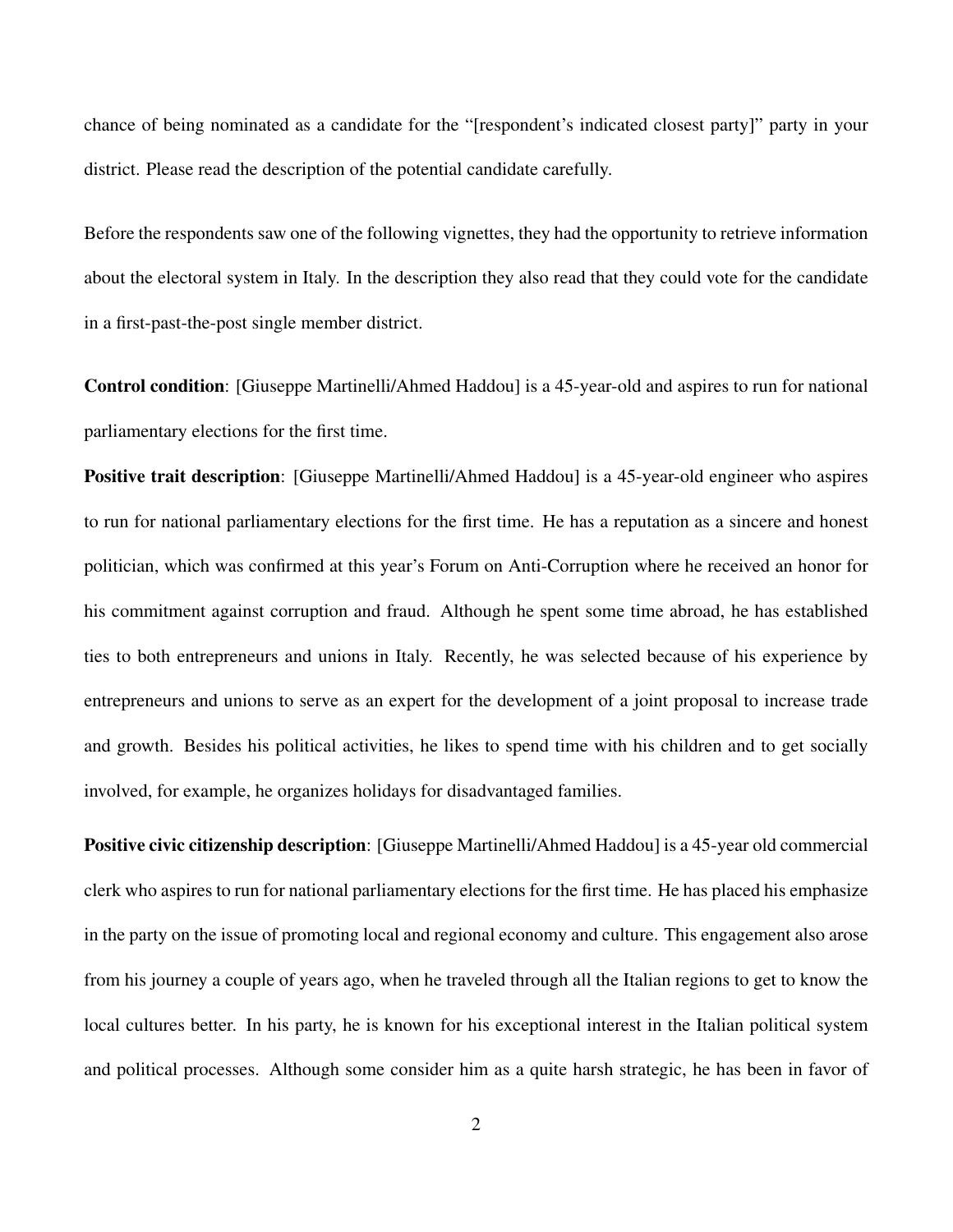rejecting negotiations with a foreign company in his region because he feared that interests of the local community and Italy as a whole would be threatened.

Positive trait and positive civic citizenship description: [Giuseppe Martinelli/Ahmed Haddou] is a 45 year-old engineer who aspires to run for national parliamentary elections for the first time. He has a reputation as a sincere and honest politician, which was confirmed at this year's Forum on Anti-Corruption where he received an honor for his commitment against corruption and fraud. In his party, he is known for his exceptional interest in the Italian political system and political processes. Although some consider him as a quite harsh strategic, he has been in favor of rejecting negotiations with a foreign company in his region because he feared that interests of the local community and Italy as a whole would be threatened. He has placed his emphasize in the party on the issue of promoting local and regional economy and culture. This engagement also arose from his journey a couple of years ago, when he traveled through all the Italian regions to get to know the local cultures better. Although he spent some time abroad, he has established ties to both entrepreneurs and unions in Italy. Recently, he was selected because of his experience by entrepreneurs and unions to serve as an expert for the development of a joint proposal to increase trade and growth. Besides his political activities, he likes to spend time with his children and to get socially involved, for example, he organizes holidays for disadvantaged families.

#### Characteristics to measure traits and civic citizenship in the manipulation check:

Warmth: warm, trustworthy, helpful

Competence: skilled, competent, respected

Civic citizenship: knowledgeable of Italian politics, advocates Italian interests, values Italian culture Warmth and competence ratings are combined into the indicator "traits" and are rescaled to the same scale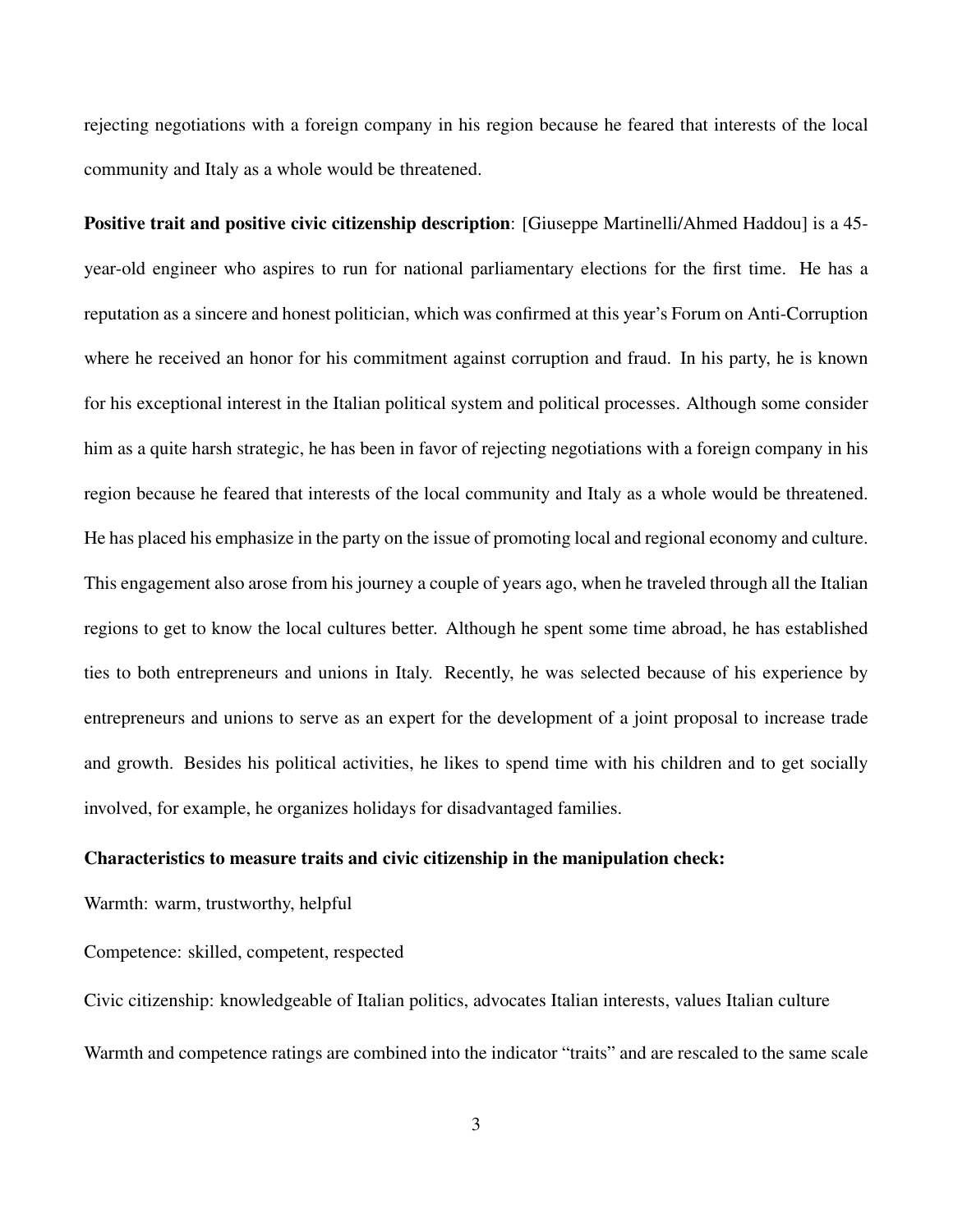as the "civic citizenship" indicator (0-30).

### <span id="page-5-0"></span>B.2 Manipulation checks

Manipulation checks are based on two pilot studies. The first pilot study (N=442) shows that most respondents correctly identified whether the candidate name is native (0) or foreign (1):  $M_{T_0} = 0.04$ ,  $M_{T_1}$  $= 0.84$ , p < 0.000. In the second pilot study (N=242), respondents evaluated the candidate regarding a set of character trait and civic citizenship qualities, on the basis of which indicators for character traits and civic citizenship, respectively, have been built by adding the values from the individual evaluations (see online appendix Section B.1 for characteristics). Compared to the control group, respondents in the condition with the positive manipulation of character traits and civic citizenship allocated (on a scale from 0 to 30) significantly higher character trait ( $M_{\text{Control}} = 16.64$ ,  $M_{\text{Positive traits}} = 19.40$ ,  $p < 0.006$ ) and civic citizenship ratings ( $M_{\text{Control}} = 16.06$ ,  $M_{\text{Positive civic citizenship}} = 18.92$ ,  $p < 0.004$ ), respectively. In other words, my information manipulations influence the perception of candidates in the expected direction (see Table 3).

| Manipulation of information Traits |        | Civic citizenship |
|------------------------------------|--------|-------------------|
| Control                            | 16.64  | 16.06             |
|                                    | (6.69) | (6.79)            |
| Positive traits                    | 19.40  | 18.62             |
|                                    | (5.96) | (5.99)            |
| Positive civic citizenship         | 18.49  | 18.92             |
|                                    | (5.01) | (5.71)            |

Table 3: Manipulation check second pilot study

*Note*: Means and standard deviations (in parentheses) are displayed.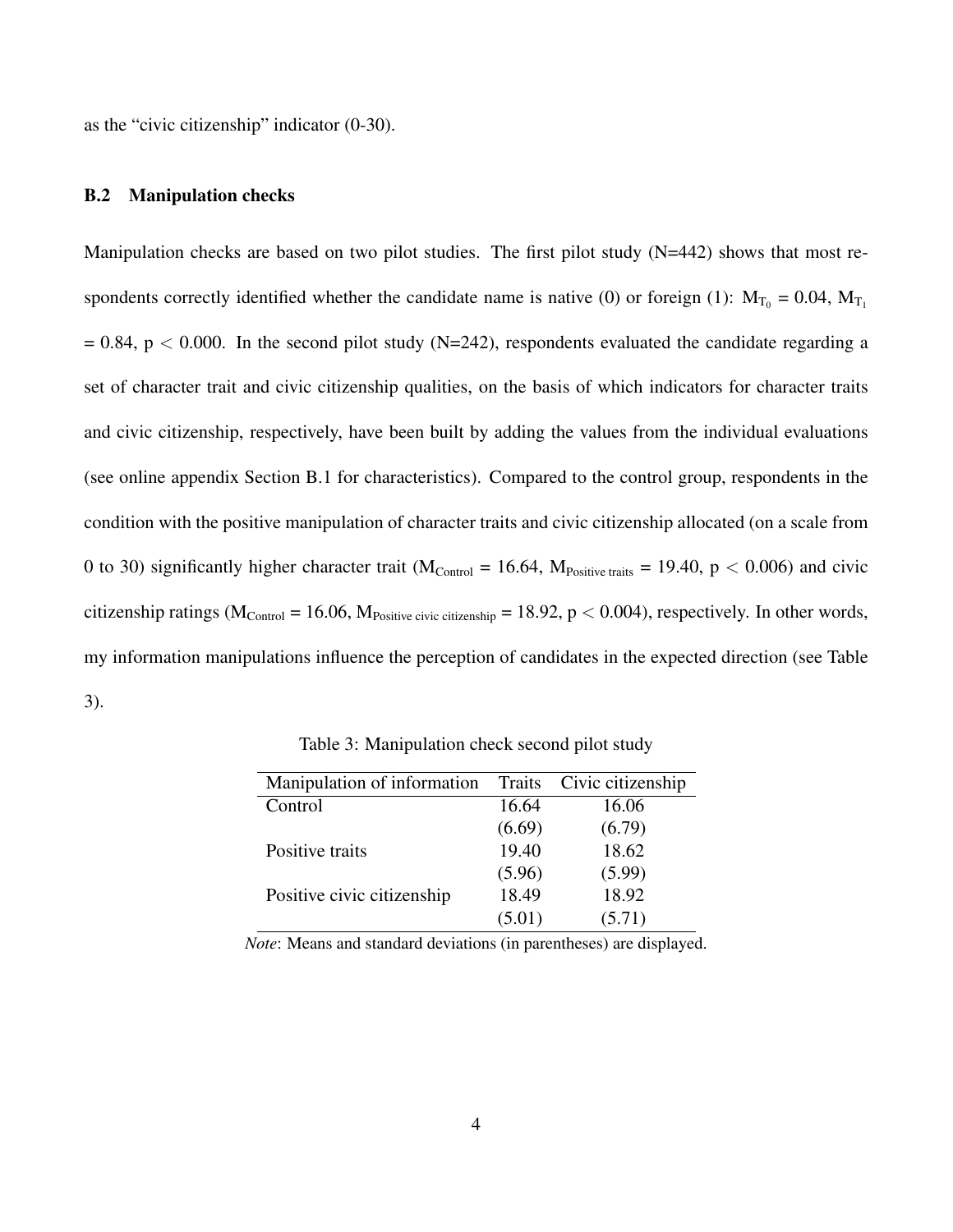# <span id="page-6-0"></span>C Measurement of dependent variables

### Question wording:

# (1) Dependent variable "support candidate nomination"

Q: In your opinion, should the party nominate [candidate name] as a candidate in the next Italian parliamentary elections?

A: Your support for the nomination: [I am not at all supportive of his nomination, 1, 2, ..., 8, 9, I am very supportive of his nomination]

### (2) Dependent variable "likelihood voting for the candidate"

Q: Imagine that the party has nominated [candidate name] as an official candidate. How likely is it that you will vote for him?

A: Probability of voting for the candidate: [very unlikely, 1, 2, ..., 8, 9, very likely]

## (3) Dependent variable "positive, neutral, or negative rating"

Q: You now have the opportunity to anonymously make another assessment of the potential candidate [candidate name]. Our aim is to send the party a comprehensive evaluation report on the potential candidate in question. Your answer will be included in the report on the overall evaluation of [candidate name] available to the party. Please choose one of the following options:

## A: Your decision:

- o I am against the nomination of [candidate name]. This statement is included as a negative rating in the overall evaluation.
- o I am in favor of the nomination of [candidate name]. This statement is included as a positive rating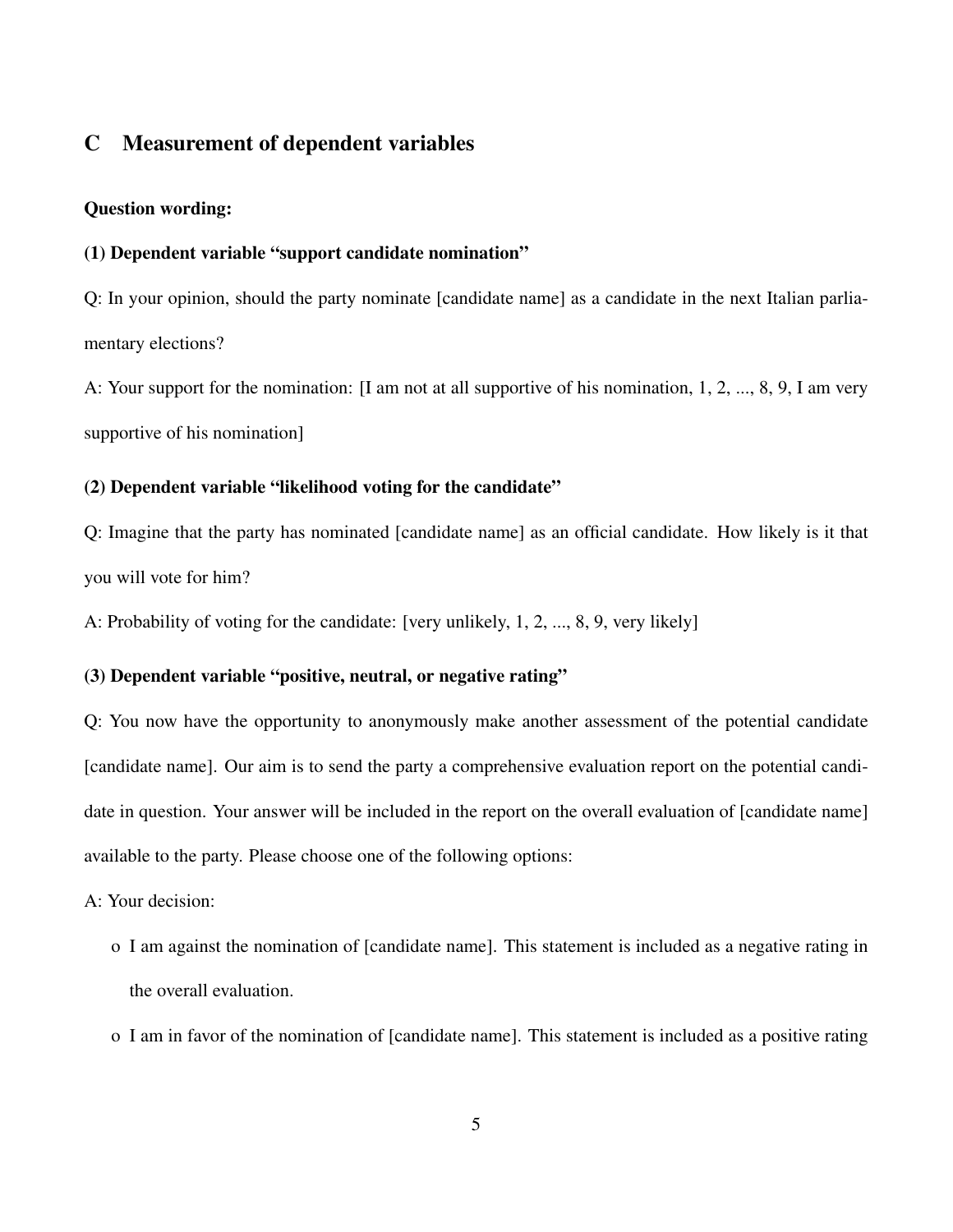in the overall evaluation.

- o I am neither in favor of nor against the nomination of [candidate name]. This statement has no influence on the overall evaluation.
- o I prefer not to answer.

### <span id="page-7-0"></span>D Results regarding overall electoral discrimination

In order to assess electoral discrimination, irrespective of respondents' ideological position, I only include respondents in the control condition and regress the dependent variables on the name of the candidate, as shown in Equation 1:

$$
Y_i = \beta_0 + \beta_1 CandidateName_i + \beta_2(M_i = Control) + \epsilon_i \tag{1}
$$

Do voters discriminate against candidates with a migration background? In line with expectations, Italian citizens were considerably less likely to cast their vote for the candidate if he had an Algerian as compared to an Italian name (see Table 4). The vote gap between the two candidates was a remarkable 8 percentage points on a 0-1 scale (p=0.003). This difference is even more striking, considering that the potential candidate was always (putatively) put forward by the party to which the respondent feels closest. This means that a considerable number of Italian citizens are willing either to abstain from voting or to vote for a party other than their preferred one due to the name of a candidate. Furthermore, I find strong evidence for discrimination *against* the candidate with a migration background in the finding that respondents were a staggering 20 percentage points more likely to send a negative rating of the potential candidate to the party when they evaluated a candidate with an Algerian name compared to one with an Italian name.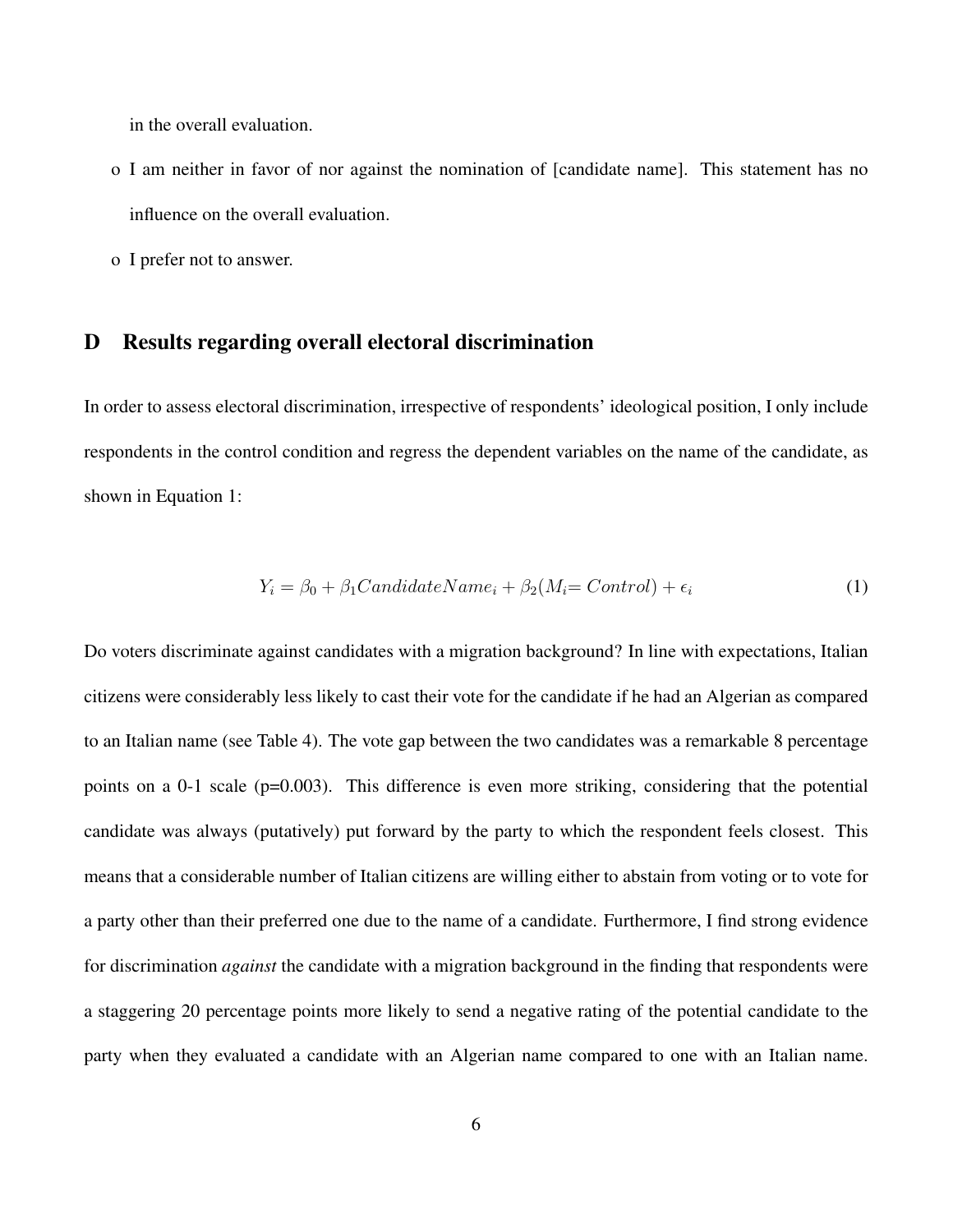Interestingly, though, how strongly the respondents support their preferred party nominating a candidate is not evidently affected by his name  $(p=0.100)$ , as shown in Table 4. Results also suggest that voters do not rate the potential candidate with an Algerian name positively less often than they do the potential candidate with an Italian name (p=0.181) (see Table 4). Put differently, while overall there is no evidence that voters discriminate *in favor of* a majority candidate, results suggest that voters strongly discriminate *against* a candidate with a migration background. These initial results contradict Hypothesis 1 regarding in-group favoritism, i.e. that voters have a tendency to preferentially treat a candidate with an Italian name over one with an Algerian name. The analyses that are provided in the paper, however, take a closer look at these results by distinguishing between the ideological position of Italian citizens.

|                           | Nominate  | Vote      | Positive rating | Negative rating |
|---------------------------|-----------|-----------|-----------------|-----------------|
| Intercept                 | $0.47***$ | $0.49***$ | $0.29***$       | $0.14***$       |
|                           | (0.02)    | (0.02)    | (0.03)          | (0.03)          |
| Candidate name (Algerian) | $-0.04$   | $-0.08**$ | $-0.06$         | $0.20***$       |
|                           | (0.02)    | (0.03)    | (0.05)          | (0.04)          |
| $\mathbb{R}^2$            | 0.01      | 0.02      | 0.01            | 0.05            |
| Adj. $\mathbb{R}^2$       | 0.00      | 0.02      | 0.00            | 0.05            |
| N                         | 402       | 398       | 358             | 358             |
| <b>RMSE</b>               | 0.25      | 0.26      | 0.44            | 0.42            |

Table 4: The effect of candidate names on electoral support and opposition

*Note*: Coefficients and standard errors (in parentheses) from linear regression models.  $***p < 0.001$ ,  $**p < 0.01$ ,  ${}^*p < 0.05, p < 0.1.$ 

Findings in Tables 5 and 6 confirm that results do not change substantially if logit models are estimated (Table 5) or if immigrant-origin respondents are excluded from the analysis (Table 6).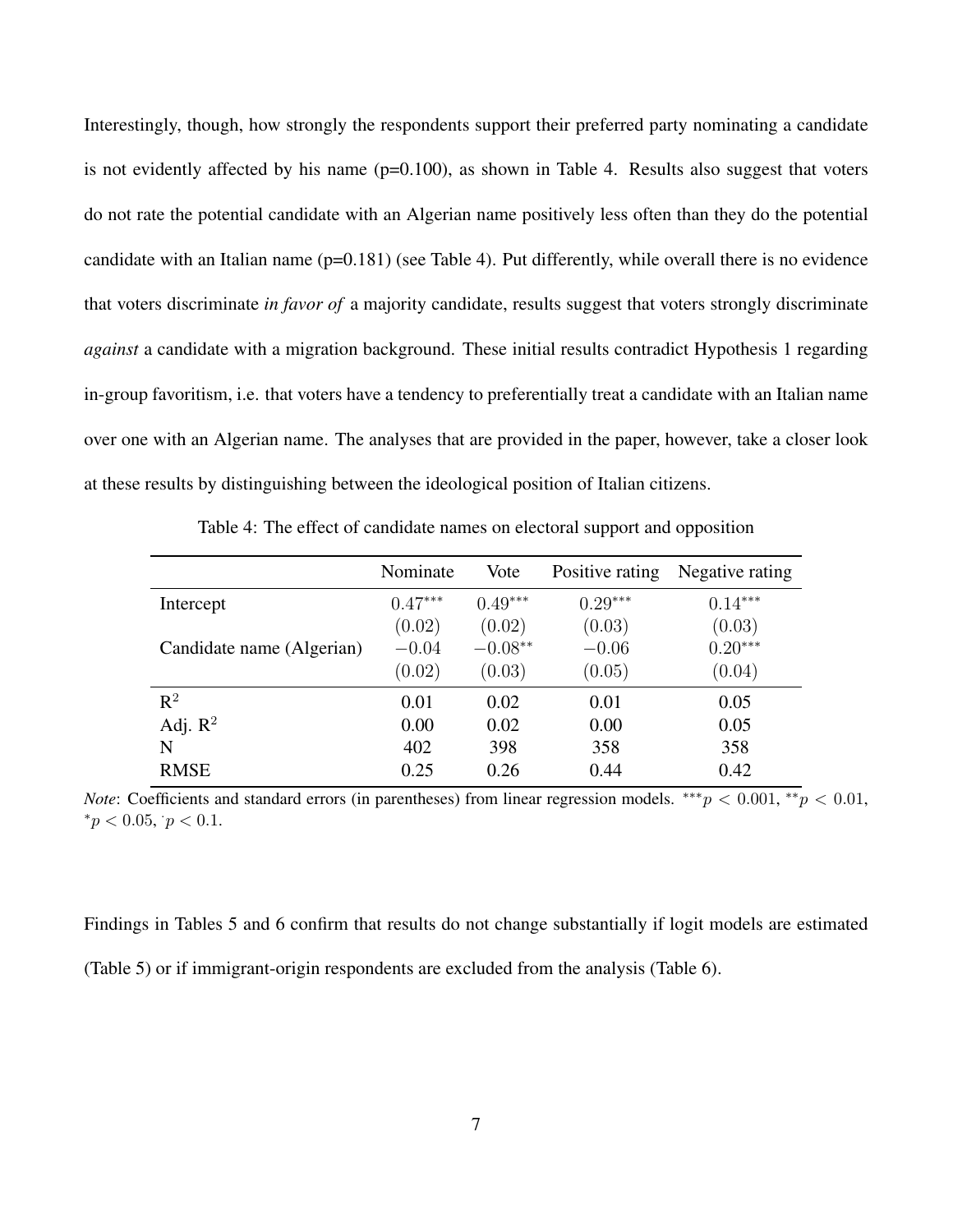|                           | Nominate  | Vote      | Positive rating | Negative rating |
|---------------------------|-----------|-----------|-----------------|-----------------|
| Intercept                 | $0.47***$ | $0.49***$ | $-0.90***$      | $-1.78***$      |
|                           | (0.02)    | (0.02)    | (0.17)          | (0.22)          |
| Candidate name (Algerian) | $-0.04$   | $-0.08**$ | $-0.33$         | $1.12***$       |
|                           | (0.02)    | (0.03)    | (0.24)          | (0.27)          |
| Adj. $R^2$                | 0.00      | 0.02      |                 |                 |
| N                         | 402       | 398       | 358             | 358             |
| AIC                       |           |           | 410.23          | 384.24          |

Table 5: Effect of candidate names on electoral support and opposition

*Note*: Coefficient and standard errors from linear regression models (models "Nominate" and "Vote") and logistic regression models (models "Positive rating" and "Negative rating"). \*\*\* $p < 0.001$ , \*\* $p < 0.01$ , \* $p < 0.05$ ,  $p < 0.1$ .

Table 6: Effect of candidate name on electoral support and opposition, only respondents without a migration background

|                           | Nominate  | Vote      | Positive rating | Negative rating |
|---------------------------|-----------|-----------|-----------------|-----------------|
| Intercept                 | $0.49***$ | $0.51***$ | $0.28***$       | $0.16***$       |
|                           | (0.02)    | (0.02)    | (0.04)          | (0.04)          |
| Candidate name (Algerian) | $-0.05$   | $-0.09**$ | $-0.06$         | $0.20***$       |
|                           | (0.03)    | (0.03)    | (0.05)          | (0.05)          |
| $R^2$                     | 0.01      | 0.03      | 0.01            | 0.05            |
| Adj. $\mathbb{R}^2$       | 0.01      | 0.03      | 0.00            | 0.05            |
| Num. obs.                 | 319       | 317       | 298             | 298             |
| <b>RMSE</b>               | 0.24      | 0.26      | 0.43            | 0.43            |

*Note*: Coefficients and standard errors (in parentheses) from linear regression models.  $***p < 0.001$ ,  $**p < 0.01$ ,  ${}^*p < 0.05, p < 0.1.$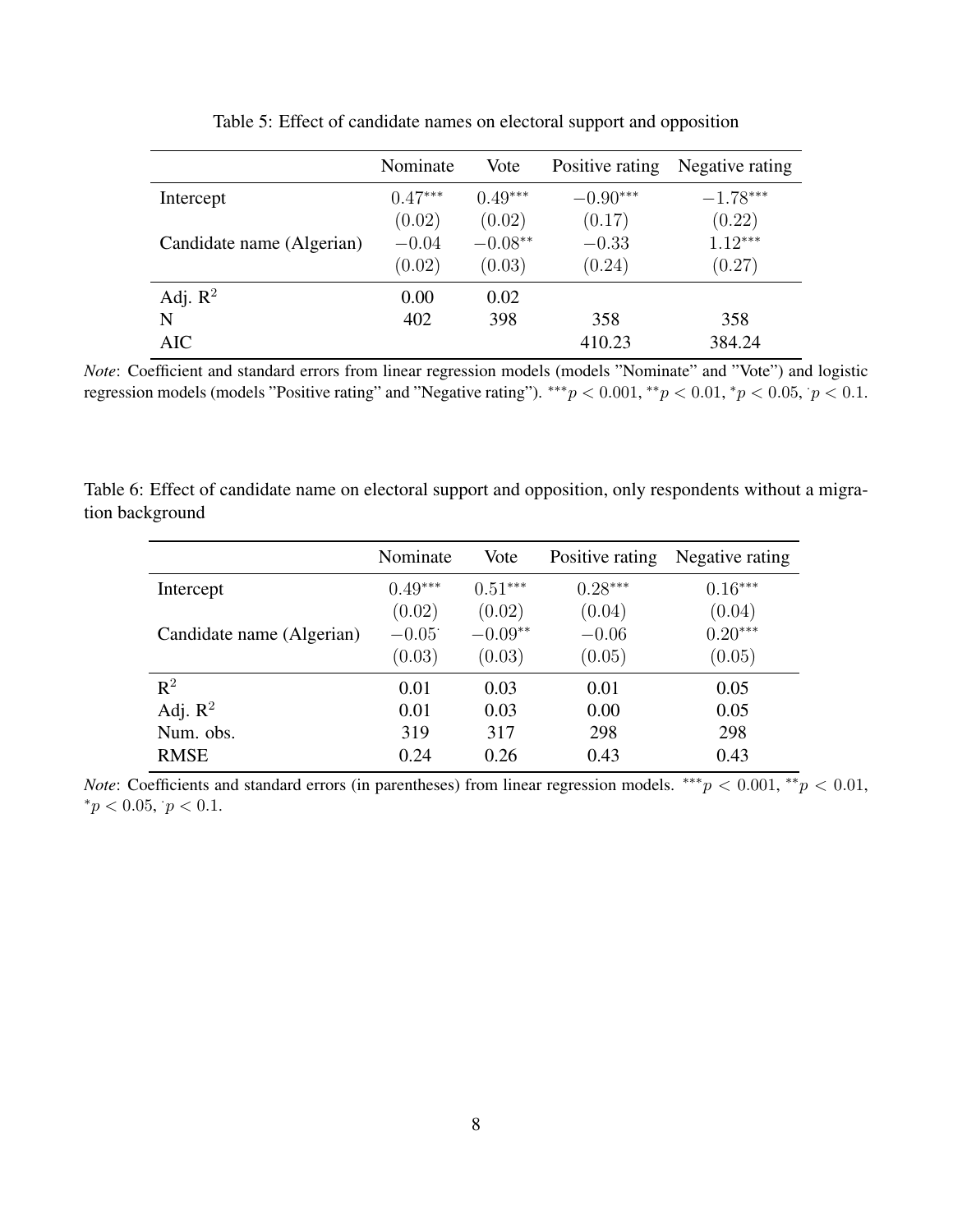# <span id="page-10-0"></span>E Regression outputs tables main analyses

Table 7: The effect of candidate names on electoral support and opposition, by ideological position of respondents

|                                       | Nominate   | Vote       | Positive rating | Negative rating |
|---------------------------------------|------------|------------|-----------------|-----------------|
| Intercept                             | $0.48***$  | $0.50***$  | $0.22***$       | 0.08            |
|                                       | (0.03)     | (0.03)     | (0.06)          | (0.06)          |
| Candidate name (Algerian)             | 0.05       | 0.02       | $0.18*$         | $0.16^{\circ}$  |
|                                       | (0.05)     | (0.05)     | (0.08)          | (0.08)          |
| Ideological position $=$ center       | $-0.04$    | $-0.05$    | 0.00            | $0.16^{\circ}$  |
|                                       | (0.05)     | (0.05)     | (0.08)          | (0.08)          |
| Ideological position $=$ right        | 0.03       | 0.02       | $0.23**$        | 0.05            |
|                                       | (0.04)     | (0.05)     | (0.08)          | (0.08)          |
| Candidate name x ideol. pos.= center  | $-0.04$    | $-0.03$    | $-0.10$         | $-0.06$         |
|                                       | (0.06)     | (0.07)     | (0.12)          | (0.12)          |
| Candidate name x ideol. $pos = right$ | $-0.23***$ | $-0.26***$ | $-0.62***$      | 0.18            |
|                                       | (0.06)     | (0.06)     | (0.11)          | (0.11)          |
| $R^2$                                 | 0.07       | 0.11       | 0.11            | 0.09            |
| Adj. $R^2$                            | 0.06       | 0.10       | 0.09            | 0.08            |
| N                                     | 357        | 355        | 318             | 318             |
| <b>RMSE</b>                           | 0.24       | 0.25       | 0.42            | 0.42            |

*Note*: Coefficients and standard errors (in parentheses) from linear regression models.  $***p < 0.001$ ,  $**p < 0.01$ ,  ${}^*p < 0.05, p < 0.1.$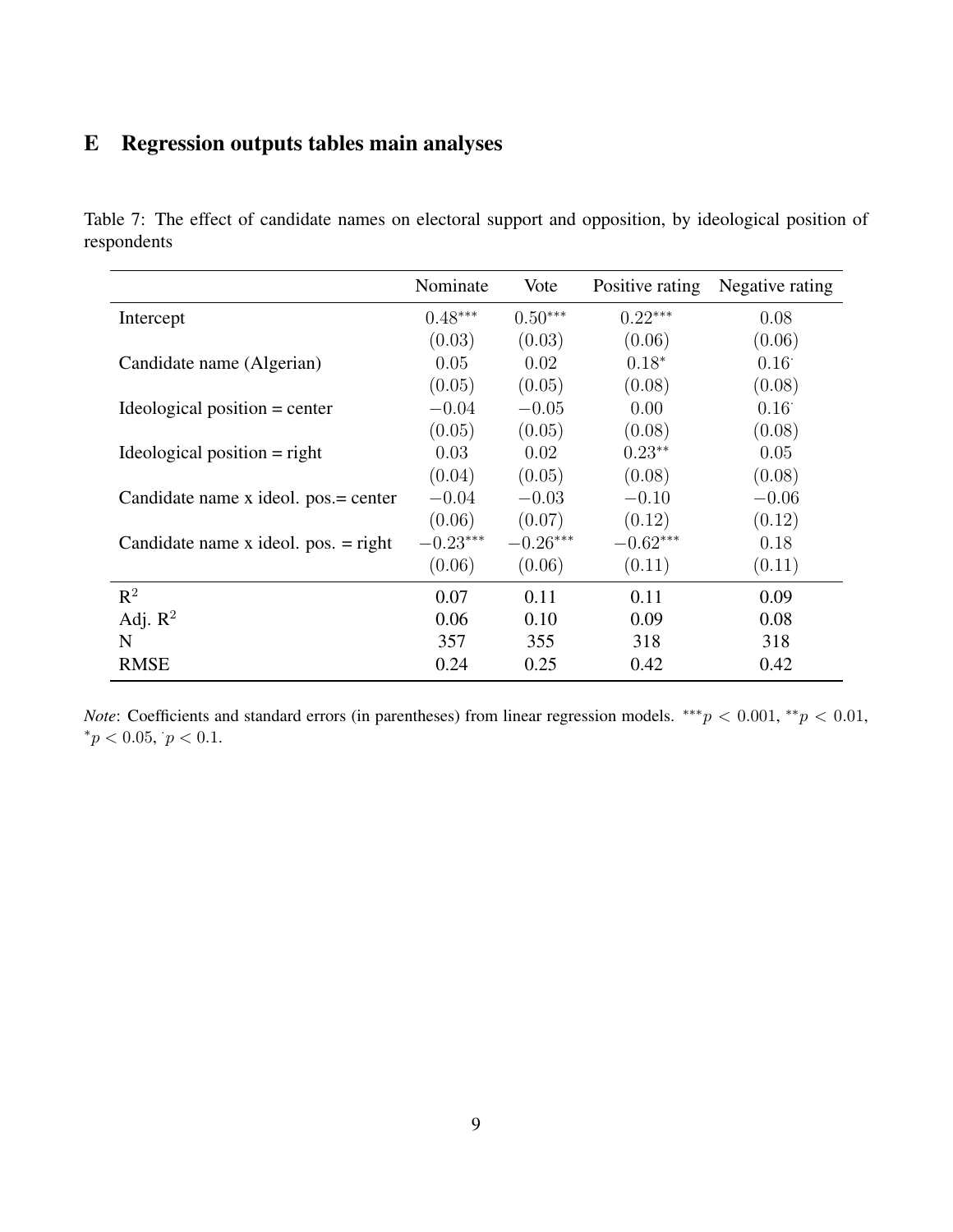|                                         | Nominate   | Vote       | Positive rating | Negative rating |
|-----------------------------------------|------------|------------|-----------------|-----------------|
| Intercept                               | $0.48***$  | $0.50***$  | $-1.27***$      | $-2.44***$      |
|                                         | (0.03)     | (0.03)     | (0.34)          | (0.52)          |
| Candidate name (Algerian)               | 0.05       | 0.02       | $0.86*$         | $1.27*$         |
|                                         | (0.05)     | (0.05)     | (0.44)          | (0.61)          |
| Ideological position $=$ center         | $-0.04$    | $-0.05$    | $-0.00$         | $1.29*$         |
|                                         | (0.05)     | (0.05)     | (0.48)          | (0.62)          |
| Ideological position $=$ right          | 0.03       | 0.02       | $1.08*$         | 0.52            |
|                                         | (0.04)     | (0.05)     | (0.44)          | (0.66)          |
| Candidate name x ideol. $pos. = center$ | $-0.04$    | $-0.03$    | $-0.44$         | $-0.78$         |
|                                         | (0.06)     | (0.07)     | (0.64)          | (0.76)          |
| Candidate name x ideol. $pos = right$   | $-0.23***$ | $-0.26***$ | $-4.72***$      | 0.52            |
|                                         | (0.06)     | (0.06)     | (1.13)          | (0.78)          |
| Adj. $R^2$                              | 0.06       | 0.10       |                 |                 |
| N                                       | 357        | 355        | 318             | 318             |
| <b>AIC</b>                              |            |            | 338.39          | 341.30          |

Table 8: Effect of candidate names on electoral support and opposition, by ideological position of respondents

*Note*: Coefficients and standard errors from linear regression models (models "Nominate" and "Vote") and logistic regression models (models "Positive rating" and "Negative rating"). \*\*\* $p < 0.001$ , \* $p < 0.01$ , \* $p < 0.05$ ,  $p < 0.1$ .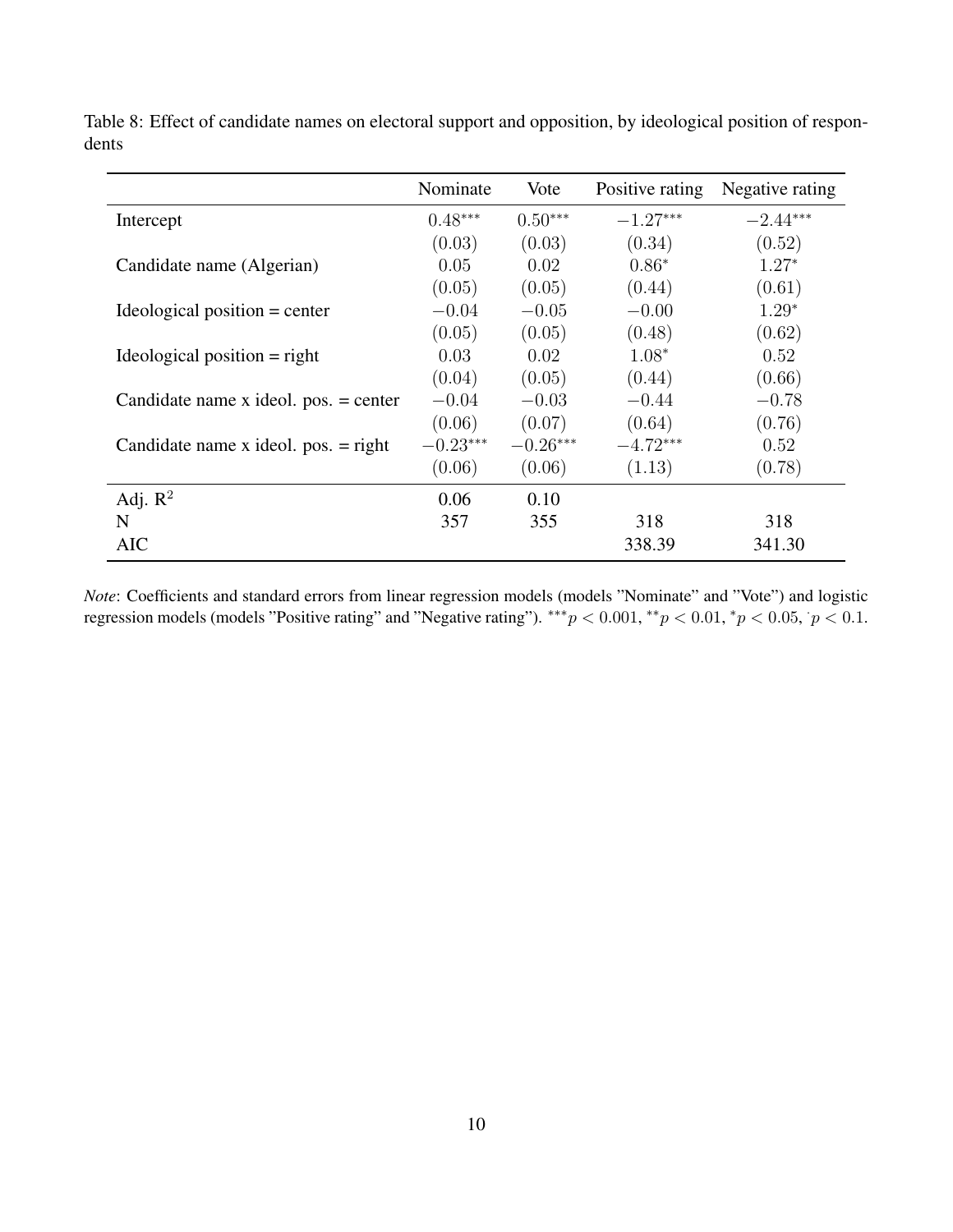|                                       | Nominate  | Vote              | Positive rating | Negative rating |
|---------------------------------------|-----------|-------------------|-----------------|-----------------|
| Intercept                             | $0.44***$ | $0.46***$         | $0.22**$        | $0.24***$       |
|                                       | (0.03)    | (0.03)            | (0.07)          | (0.05)          |
| Candidate name (Algerian)             | 0.02      | $-0.01$           | 0.08            | 0.10            |
|                                       | (0.04)    | (0.05)            | (0.10)          | (0.08)          |
| Positive traits                       | $0.21***$ | $0.18***$         | $0.40***$       | $-0.19*$        |
|                                       | (0.04)    | (0.05)            | (0.09)          | (0.08)          |
| Positive civic citizenship            | $0.12**$  | 0.09              | $0.22*$         | $-0.08$         |
|                                       | (0.04)    | (0.05)            | (0.10)          | (0.08)          |
| Positive traits and civic citizenship | $0.16***$ | 0.09 <sup>°</sup> | $0.25*$         | $-0.11$         |
|                                       | (0.04)    | (0.05)            | (0.10)          | (0.08)          |
| Candidate name x traits               | $-0.10$   | $-0.09$           | $-0.21$         | 0.00            |
|                                       | (0.06)    | (0.07)            | (0.14)          | (0.11)          |
| Candidate name x civic citizenship    | $-0.04$   | $-0.05$           | $-0.19$         | 0.03            |
|                                       | (0.06)    | (0.07)            | (0.14)          | (0.11)          |
| Candidate name x traits & civ. cit.   | $-0.03$   | 0.04              | $-0.01$         | $-0.04$         |
|                                       | (0.06)    | (0.07)            | (0.14)          | (0.11)          |
| $\mathbb{R}^2$                        | 0.09      | 0.06              | 0.07            | 0.05            |
| Adj. $R^2$                            | 0.07      | 0.04              | 0.05            | 0.03            |
| N.                                    | 427       | 428               | 378             | 378             |
| <b>RMSE</b>                           | 0.23      | 0.25              | 0.48            | 0.39            |

Table 9: Mediating effect of stereotypes, respondents in the ideological center

*Note*: Coefficients and standard errors (in parentheses) from linear regression models.  $***p < 0.001$ ,  $**p < 0.01$ ,  ${}^*p < 0.05, p < 0.1.$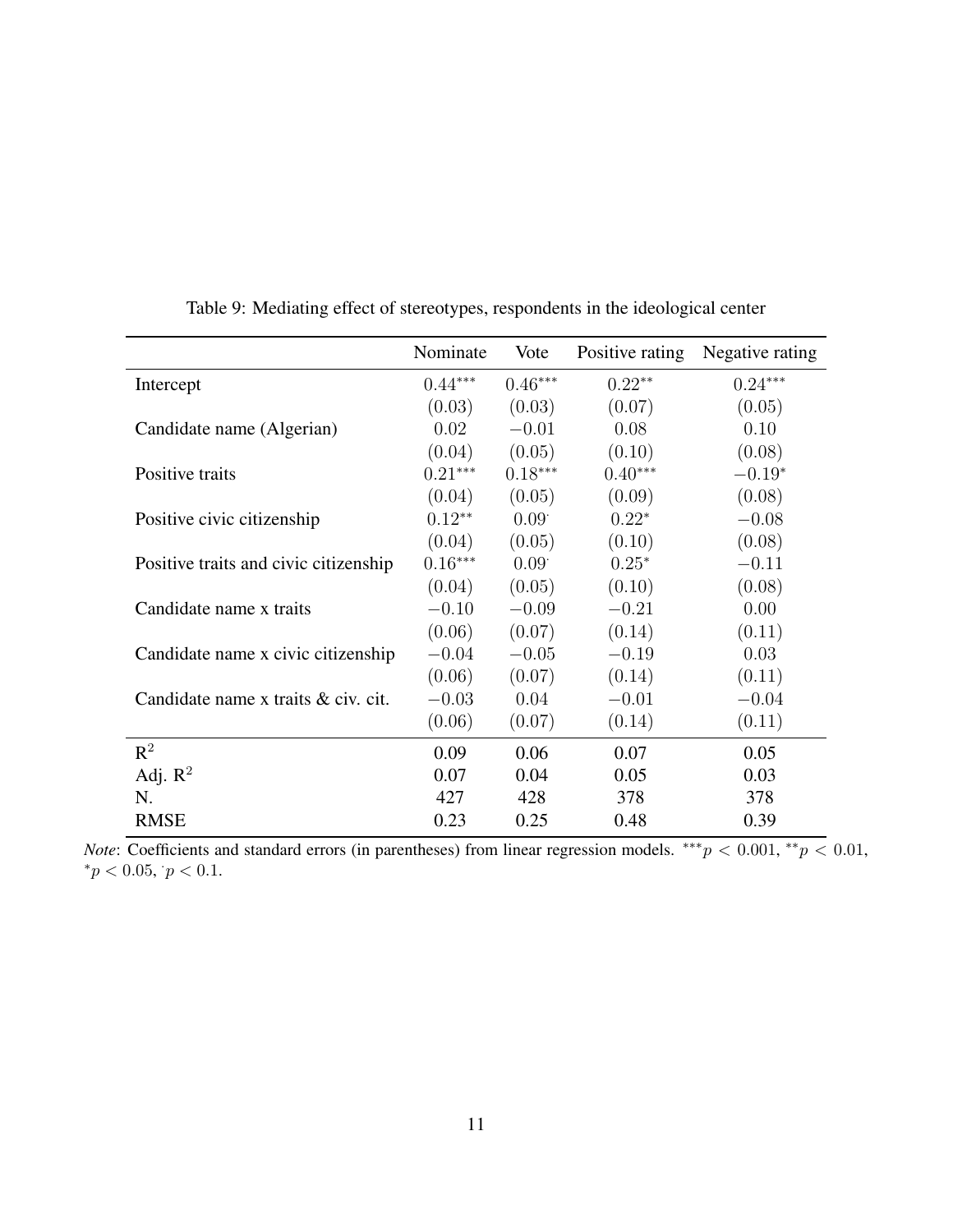|                                       | Nominate  | Vote      | Positive rating | Negative rating |
|---------------------------------------|-----------|-----------|-----------------|-----------------|
| Intercept                             | $0.48***$ | $0.50***$ | $0.22**$        | 0.08            |
|                                       | (0.03)    | (0.03)    | (0.07)          | (0.04)          |
| Candidate name (Algerian)             | 0.05      | 0.02      | 0.18            | $0.16*$         |
|                                       | (0.04)    | (0.05)    | (0.09)          | (0.06)          |
| Positive traits                       | $0.19***$ | $0.16***$ | $0.44***$       | $-0.02$         |
|                                       | (0.05)    | (0.05)    | (0.10)          | (0.06)          |
| Positive civic citizenship            | 0.07      | 0.07      | $0.23*$         | 0.03            |
|                                       | (0.04)    | (0.05)    | (0.09)          | (0.06)          |
| Positive traits and civic citizenship | $0.19***$ | $0.19***$ | $0.38***$       | $-0.06$         |
|                                       | (0.05)    | (0.05)    | (0.10)          | (0.06)          |
| Candidate name x traits               | $-0.10$   | $-0.08$   | $-0.28*$        | $-0.07$         |
|                                       | (0.06)    | (0.07)    | (0.14)          | (0.09)          |
| Candidate name x civic citizenship    | $-0.03$   | $-0.07$   | $-0.17$         | $-0.08$         |
|                                       | (0.06)    | (0.07)    | (0.13)          | (0.09)          |
| Candidate name x traits & civ. cit.   | $-0.02$   | $-0.04$   | $-0.14$         | $-0.11$         |
|                                       | (0.06)    | (0.07)    | (0.13)          | (0.09)          |
| $\mathbb{R}^2$                        | 0.09      | 0.08      | 0.08            | 0.04            |
| Adj. $R^2$                            | 0.07      | 0.06      | 0.06            | 0.03            |
| N                                     | 442       | 440       | 413             | 413             |
| <b>RMSE</b>                           | 0.24      | 0.25      | 0.49            | 0.32            |

Table 10: Mediating effect of stereotypes, respondents on the ideological left

*Note*: Coefficients and standard errors (in parentheses) from linear regression models.  $***p < 0.001$ ,  $**p < 0.01$ ,  ${}^*p < 0.05, p < 0.1.$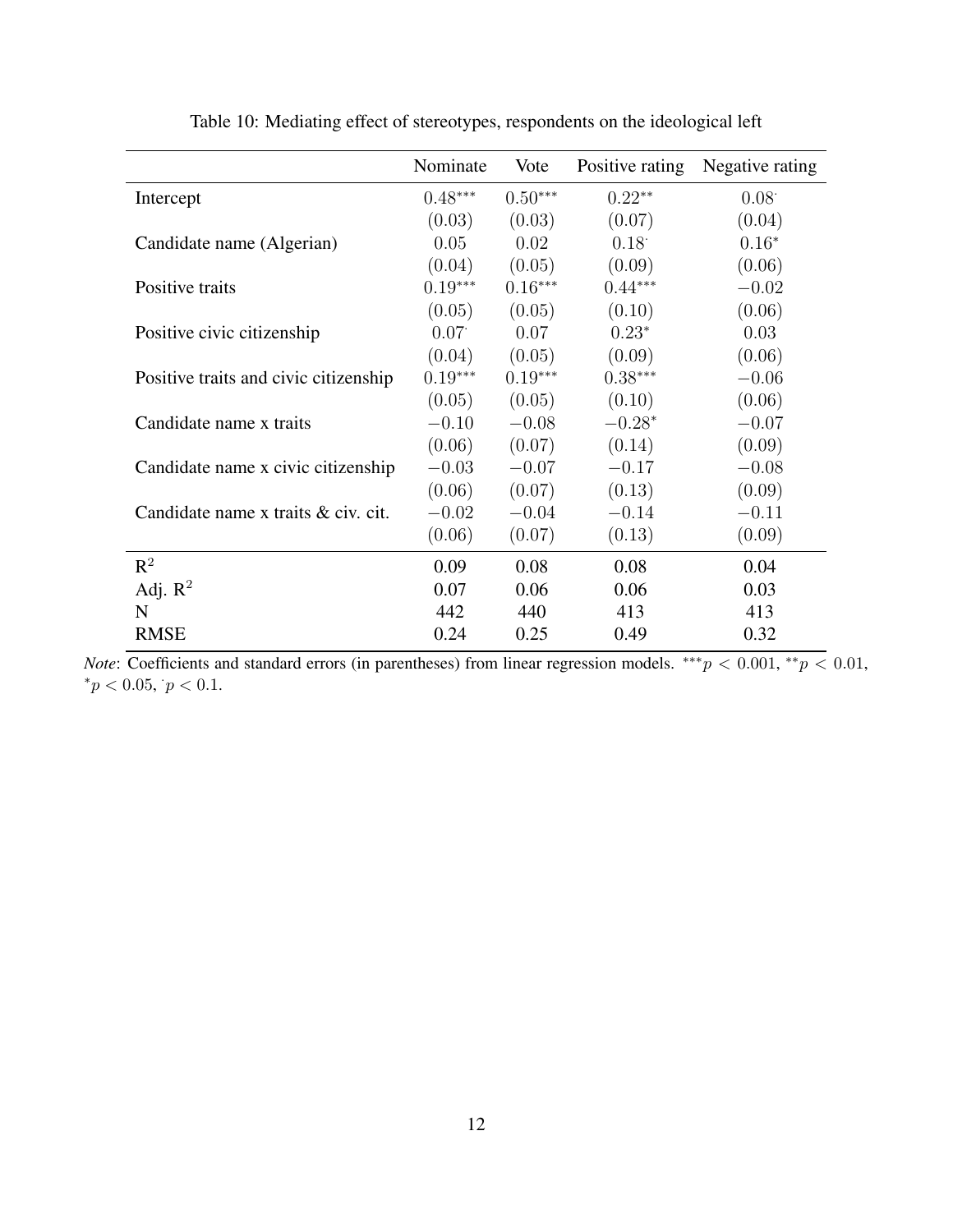|                                       | Nominate   | Vote       | Positive rating | Negative rating |
|---------------------------------------|------------|------------|-----------------|-----------------|
| Intercept                             | $0.51***$  | $0.52***$  | $0.45***$       | $0.13*$         |
|                                       | (0.03)     | (0.03)     | (0.06)          | (0.06)          |
| Candidate name (Algerian)             | $-0.17***$ | $-0.24***$ | $-0.44***$      | $0.34***$       |
|                                       | (0.04)     | (0.05)     | (0.09)          | (0.08)          |
| Positive traits                       | $0.11*$    | $0.11*$    | $-0.02$         | $-0.02$         |
|                                       | (0.04)     | (0.05)     | (0.08)          | (0.08)          |
| Positive civic citizenship            | 0.05       | 0.04       | 0.01            | 0.01            |
|                                       | (0.04)     | (0.05)     | (0.08)          | (0.08)          |
| Positive traits and civic citizenship | $0.16***$  | $0.09*$    | 0.05            | $-0.03$         |
|                                       | (0.04)     | (0.05)     | (0.08)          | (0.08)          |
| Candidate name x traits               | 0.00       | 0.02       | $0.28*$         | $-0.09$         |
|                                       | (0.06)     | (0.06)     | (0.12)          | (0.11)          |
| Candidate name x civic citizenship    | 0.06       | 0.09       | $0.26*$         | $-0.10$         |
|                                       | (0.06)     | (0.06)     | (0.12)          | (0.11)          |
| Candidate name x traits & civ. cit.   | $-0.03$    | 0.08       | 0.19            | $-0.08$         |
|                                       | (0.06)     | (0.06)     | (0.12)          | (0.11)          |
| $\mathbb{R}^2$                        | 0.14       | 0.15       | 0.10            | 0.10            |
| Adj. $R^2$                            | 0.12       | 0.14       | 0.09            | 0.09            |
| N                                     | 541        | 539        | 492             | 492             |
| <b>RMSE</b>                           | 0.25       | 0.26       | 0.45            | 0.42            |

Table 11: Mediating effect of stereotypes, respondents on the ideological right

*Note*: Coefficients and standard errors (in parentheses) from linear regression models.  $***p < 0.001$ ,  $**p < 0.01$ ,  ${}^*p < 0.05, p < 0.1.$ 

# <span id="page-14-0"></span>F The prevalence of positive and negative stereotypes

### <span id="page-14-1"></span>F.1 Measurements

As an additional analysis I directly analyze the prevalence of positive stereotypes of majority (or minority) candidates and negative stereotypes of immigrant-origin candidates (or majority) candidates in two ways. Specifically, I use an (a) implicit association test and (b) latent profile analysis based on ratings of candidates on a bipolar scale regarding characteristics capturing traits and civic citizenship. In the following I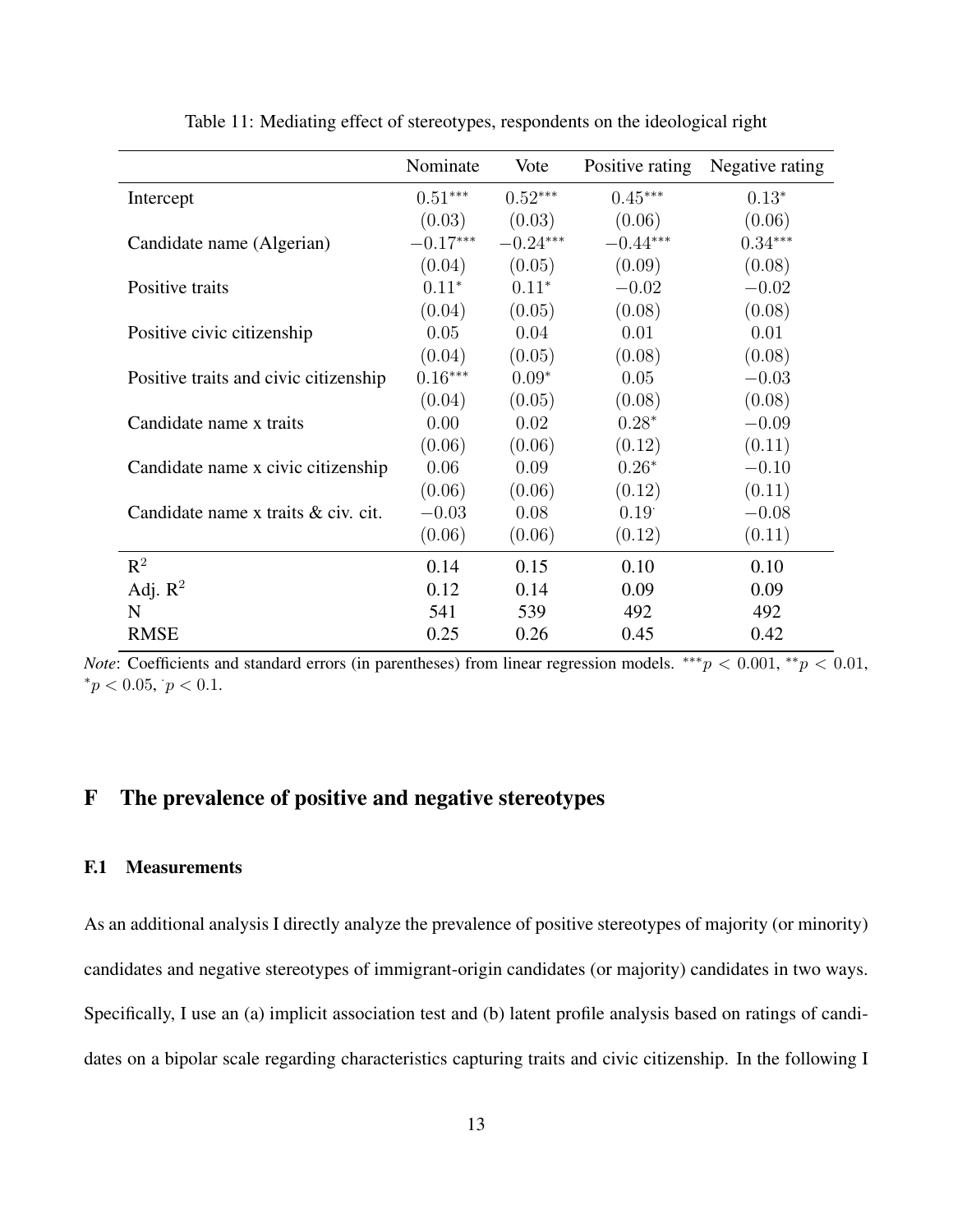describe the two approaches to measure stereotypes in more detail.

### <span id="page-15-0"></span>F.1.1 Implicit association test

An Implicit Association Test (IAT) is designed to identify stereotypes that operate at an unconscious level through automatic psychological processes (e.g., Greenwald et al. [1998\)](#page-29-0).<sup>[1](#page-15-1)</sup> In the IAT, respondents were instructed to classify attributes and candidate names that appeared on the screen as rapidly and accurately as possible. The test assesses strengths of associations between concepts by measuring how long respondents take to categorize words. The twist is that a certain key is always assigned to both one name category (e.g., Italian) and one category of attributes (e.g., positive). Specifically, for the purpose of this study, respondents classified (a) attributes that capture character traits (and in a second round civic citizenship) as either positive or negative and (b) candidate names as either Italian and Algerian. From a mixed list of a) attributes and b) candidate names to classify, it is calculated how long the respondents take. The categories of names and attributes are then switched (e.g., Italian + negative & Algerian + positive) and the response times between the different pairings are compared. Because taking part in the IAT requires a keyboard, only those respondents who took the survey on a computer (and not on a mobile phone) were able to participate in the IAT (N=791).

Specifically, the procedure was structured as follows. In a first practice block, Algerian and Italian candidate names appeared on the computer screen and respondents were asked to classify them rapidly as either Algerian or Italian names, by pressing the correct key (e for Algerian and i for Italian). Next, in a second practice block, respondents classified a series of positive and negative character traits as either positive or negative by using the same two keys (e for positive and i for negative). Then, in a combined task, re-

<span id="page-15-1"></span><sup>1.</sup> There has, however, also been criticism of the IAT. For instance an influential meta-analysis by Oswald et al. [\(2013\)](#page-30-0) shows that the IAT does not predict discriminatory behavior more accurately than explicit measurements of stereotypes.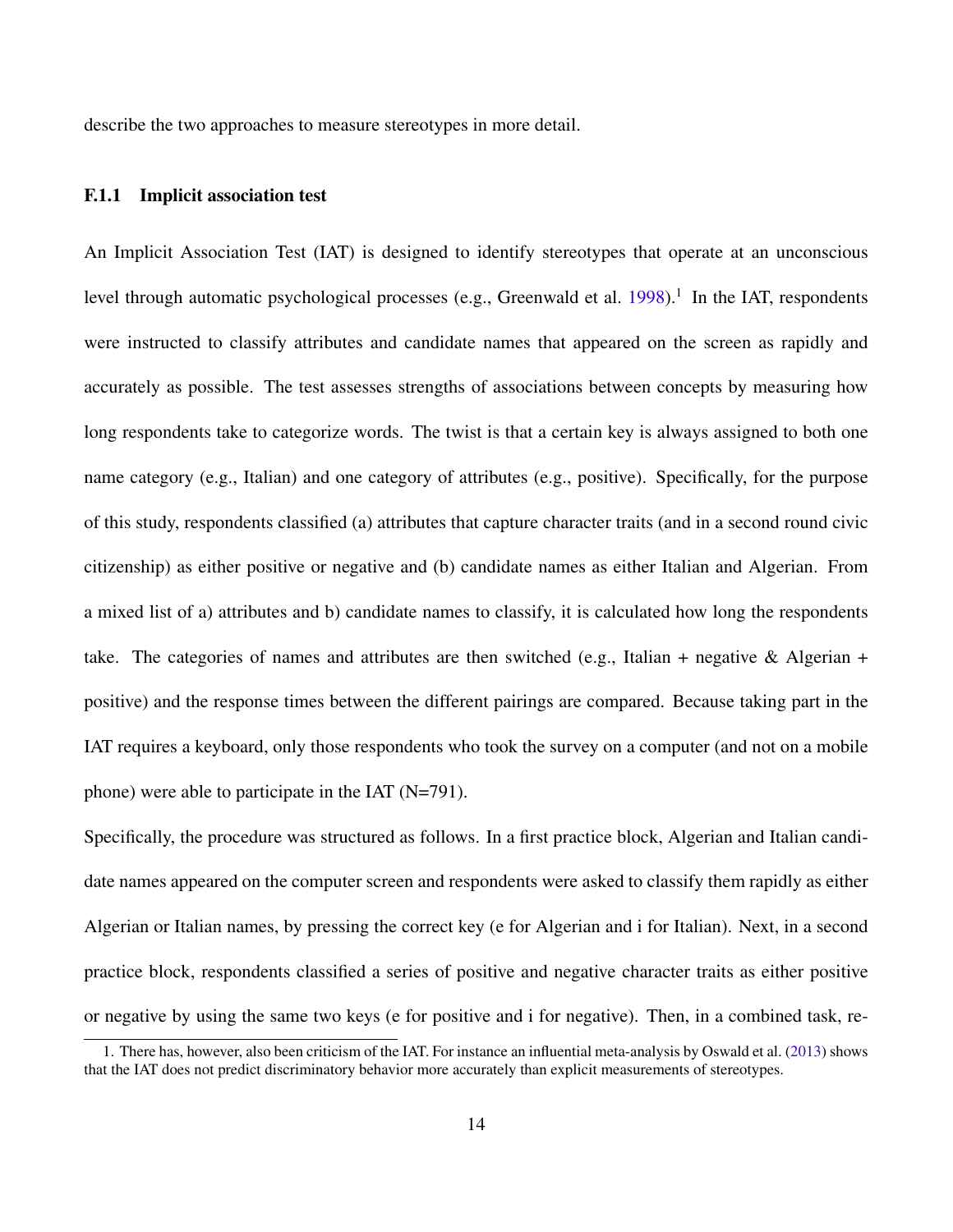spondents classified words of all four categories (Algerian names, Italian names, positive character traits, negative character traits). The task was split into a practice block (20 combined trails) and a critical block (40 combined trials). Again respondents were asked to press the e key for Algerian or positive and i for Italian or negative. Then the keys for the categories of attributes were reversed (e for Algerian and negative and i for Italian and positive). Respondents went through another practice block in which they categorized only character traits with the new keys. Finally, participants went through another combined task with the new pairing, consisting again of a practice block and a critical one (see Table 12 for an overview). In all tasks, respondents were forced to correct errors before proceeding, and time was measured until the respondent pressed the correct key. The combination of attributes and names that were initially assigned to a given key varied randomly between respondents. The respondents went through two rounds of the IAT, one with positive and negative attributes regarding character traits and one with positive and negative attributes regarding civic citizenship.

| Block          | Function (trials) | Items assigned to left key (e) | Items assigned to right key (i) |
|----------------|-------------------|--------------------------------|---------------------------------|
| B1             | Practice (20)     | Algerian names                 | Italian names                   |
| B <sub>2</sub> | Practice (20)     | Positive                       | negative                        |
| B <sub>3</sub> | Practice (20)     | $Algerian + positive$          | Italian $+$ negative            |
| B <sub>4</sub> | Critical (40)     | Algerian $+$ positive          | Italian $+$ negative            |
| B <sub>5</sub> | Practice (40)     | Negative                       | positive                        |
| <b>B6</b>      | Practice (20)     | $Algerian + negative$          | Italian $+$ positive            |
| B7             | Critical (40)     | $Algerian + negative$          | Italian + positive              |

Table 12: Blocks in the Implicit Association Test (IAT)

*Note*: The table provides an example of the IAT process. The block numbers show the order in which the respondents went through the IAT. Trials describe the number of words that the respondents assigned in a given block.

The difference in average time between the two combined tasks provides the basis for the IAT measure, referred to as D-value. The R package *iatgen* is used to perform the data cleaning and calculating of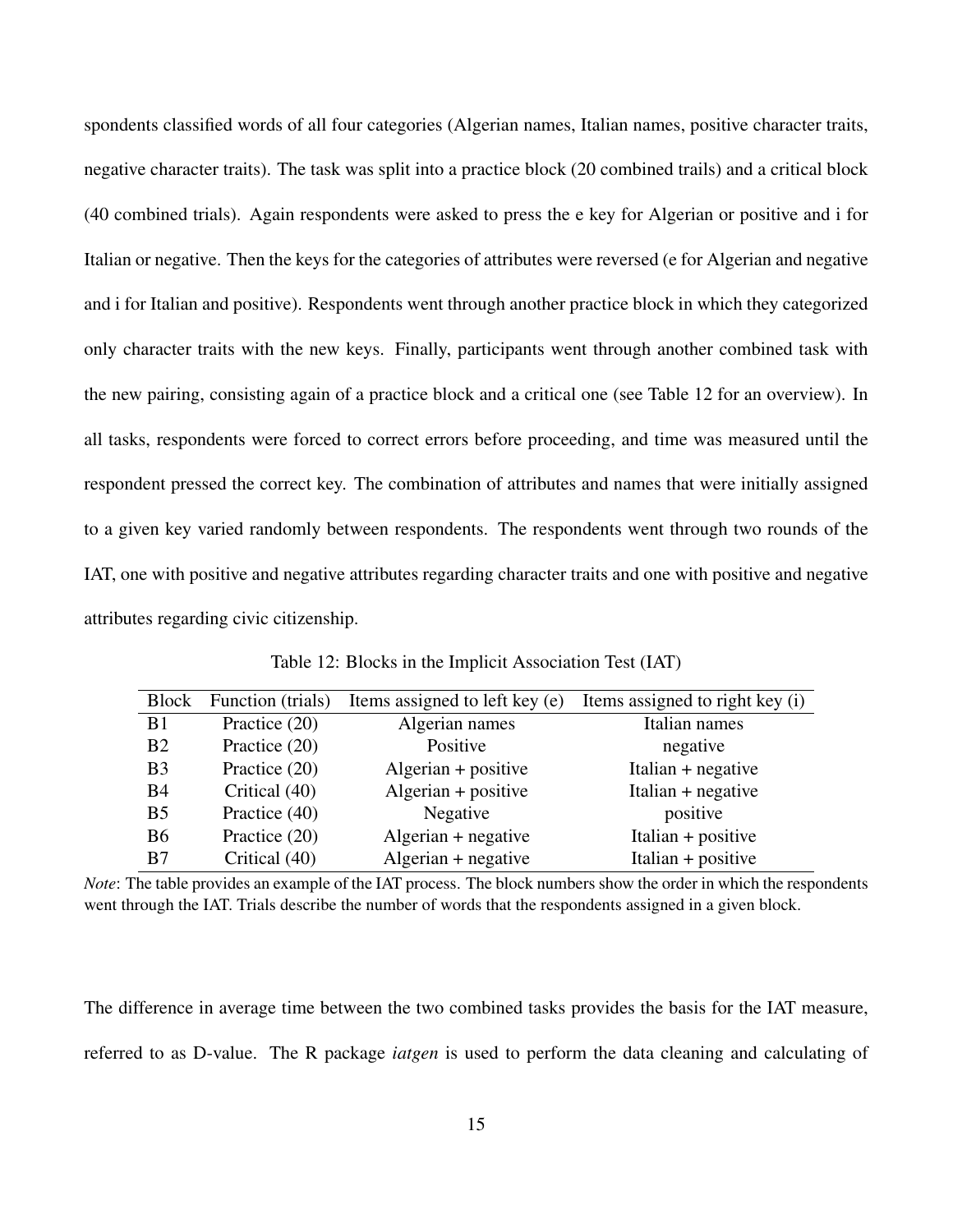D-values. The scoring is based on the algorithm suggested by Greenwald et al. [\(2003\)](#page-29-1). First, trials over 10,000 ms and IAT data from participants with more than 10 percent of trials having latency less than 300 ms were scored as missing.

Then, within-person difference scores were derived based on each respondent's mean latency times of the combined blocks. Based on Greenwald et al. [\(2003\)](#page-29-1), I used scores from the combined practice blocks and the critical blocks. This results in two mean differences (Mean<sub>B6</sub> - Mean<sub>B3</sub> and Mean<sub>B7</sub> - Mean<sub>B4</sub>). The two difference scores of both practice and critical blocks are then divided by their associated "inclusive" standard deviations. Finally, the average of the two scores corresponds to the D-value (see Carpenter et al. [2019;](#page-29-2) Greenwald et al. [2003\)](#page-29-1).

A positive D-value indicates that the respondent needed longer for presumably "incompatible" combinations (positive/Algerian name & negative/Italian name) than "compatible" combinations (negative/Algerian name & positive/Italian name). For example, faster responses for the (Algerian name/positive & Italian name/negative) task than for the (Italian name/positive & Algerian name/negative) task result in a negative D-value, indicating a stronger association of candidates with Algerian names than of candidates with Italian names with positive traits (see also Greenwald et al. [2009\)](#page-29-3).

## <span id="page-17-0"></span>F.1.2 Description of latent profile analysis and finite normal mixture models

I measure stereotypes in an additional way, relying on openly expressed assessments of the candidates (see also Piston [2010;](#page-30-1) Sniderman et al. [2000;](#page-30-2) Sniderman and Hagendoorn [2007\)](#page-30-3). To measure such stereotypes, I consider recommendations in the literature on how to measure attitudes in a way that allows me to disentangle in-group favoritism and out-group hostility (Hewstone et al. [2002;](#page-29-4) Greenwald and Pettigrew [2014\)](#page-29-5). Based on the claim by Greenwald and Pettigrew [\(2014\)](#page-29-5) that such measures should include a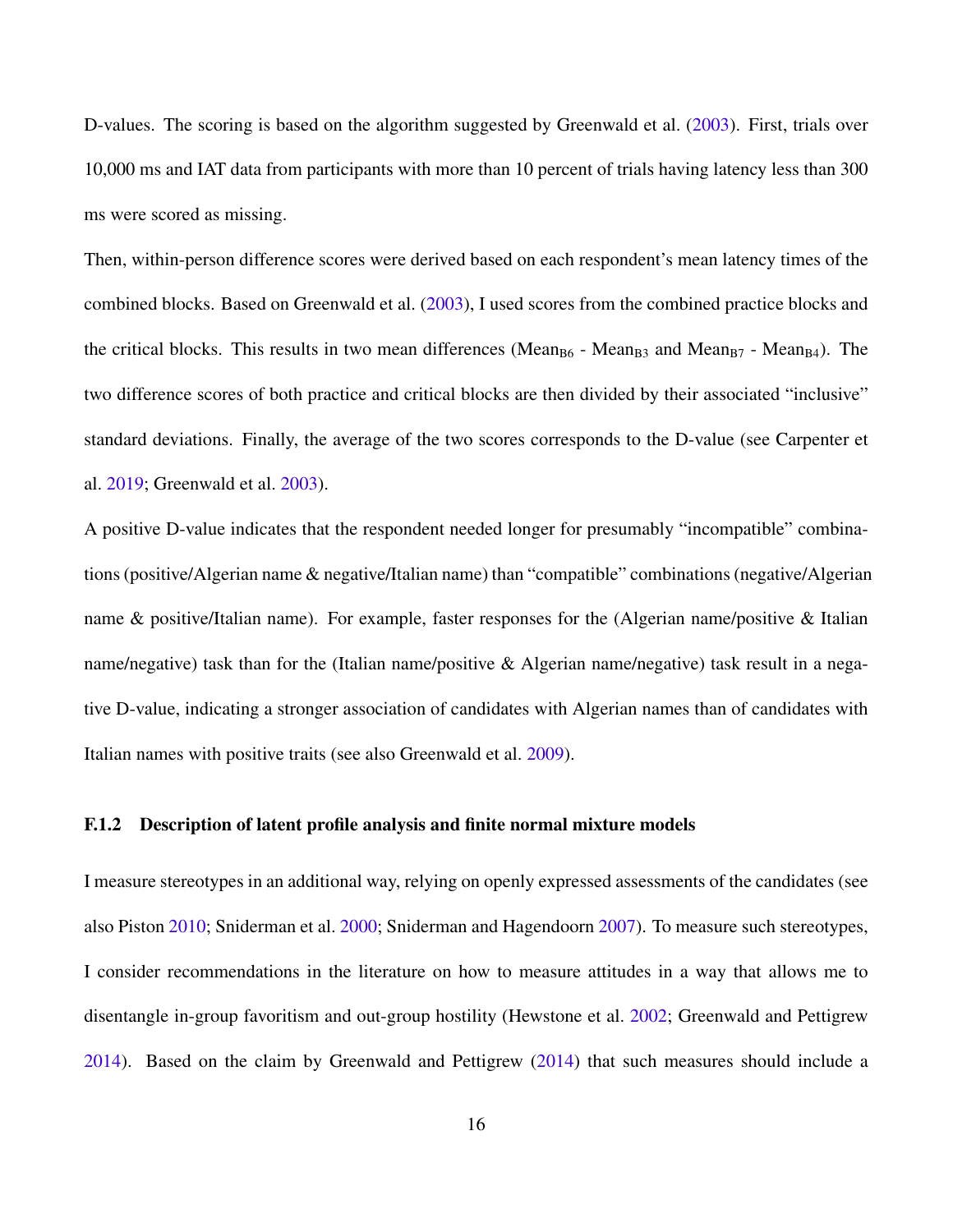neutral point, respondents evaluated the candidates on a scale ranging from a negative evaluation (e.g., incompetent) to a positive evaluation (e.g., competent) with a clear neutral middle starting point instead of applying a "unipolar conception of attitudes toward minorities" (Sniderman et al. [2014,](#page-30-4) 121; for a similar approach see Sniderman and Stiglitz [2008\)](#page-30-5). Using these ratings, I conduct model-based cluster analysis to identify different *types* of biases in the population. Cluster analysis allows me to identify cohesive and distinct groups of respondents that show similar response patterns. Given that respondents evaluated both a candidate with an Algerian name and one with an Italian name, a comparison between the ratings of the candidates allows me to discern different biases. For instance, it may disentangle individuals with a pure in-group favoritism (a combination of neutral/positive evaluations of the immigrant-origin candidate and a *more* positive evaluation of the majority candidate) from those with both an in-group and an out-group bias (a combination of a negative evaluation of the immigrant-origin candidate with a positive evaluation of the majority candidate).

This specific form of cluster analysis relies on mixture models and is based on the assumption that the observed data is the result of some unknown finite set of subpopulations with their unique probability distributions (Ahlquist and Breunig [2012,](#page-28-0) 96). Finite mixture models are a statistical method to model the overall population as a mixture of these separate subpopulations (Jang and Hitchcock [2012,](#page-29-6) 299). The approach identifies hidden groups in the data based on a statistical model and can thereby be considered probability-based. Each individual has a certain probability to be allocated to each of the clusters. The number of clusters (as well as their shape and volume) are derived by comparing the model fit of a series of estimated mixture models and choosing the most suitable model solution. I rely on the standard approach and use normal finite mixture models. Following the terminology in the literature, I label the mixture models used here that reduce a set of *continues* variables to a few subgroups latent profile analysis (as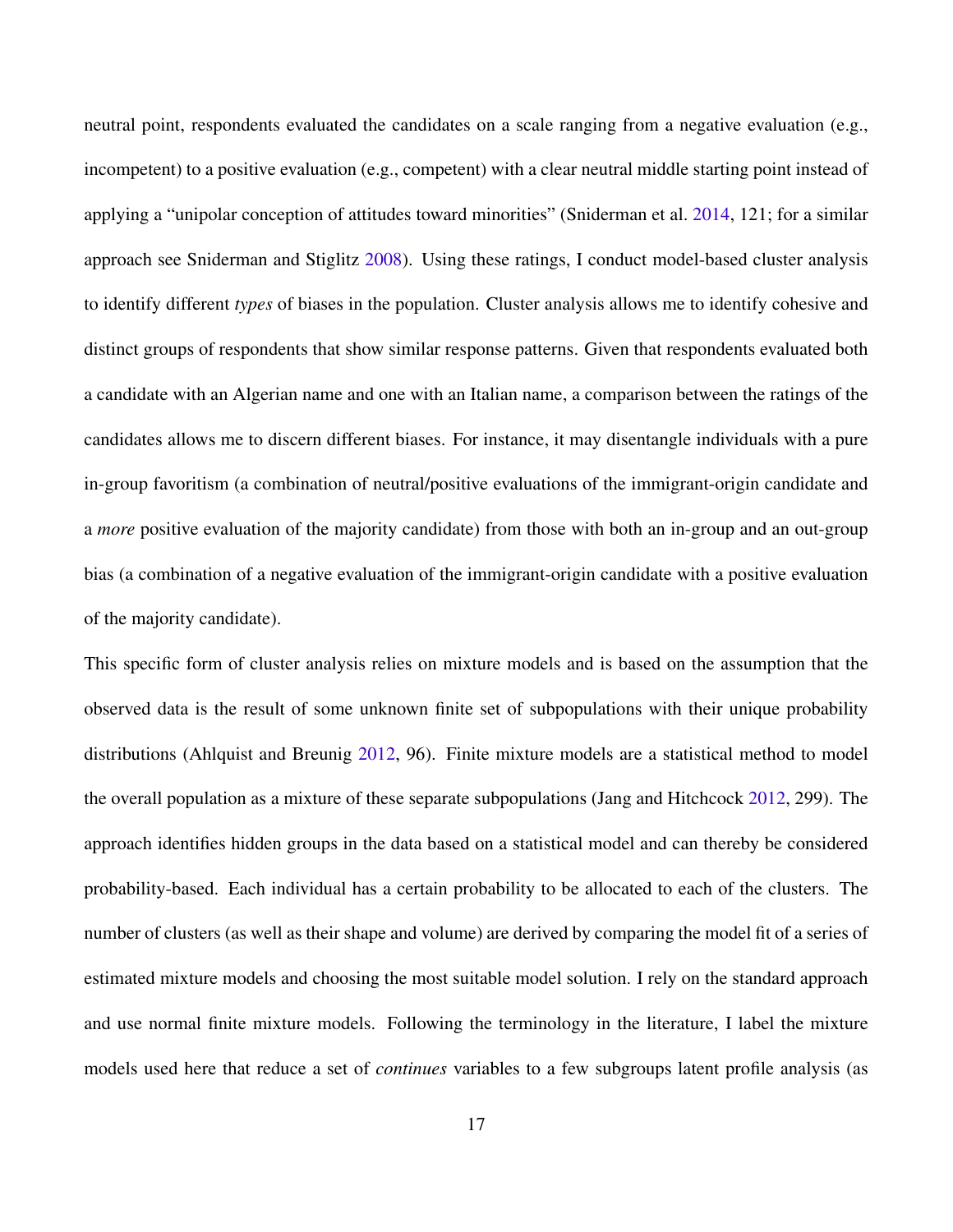distinct from latent class analysis which refers to the reduction of *categorical* variables; see e.g., Oberski [2016\)](#page-29-7).

The following description of mixture models is based on Fraley and Raftery [\(2002\)](#page-29-8) and estimation is conducted in R using the package *mclust* (see Scrucca et al. [2016\)](#page-30-6).

If we have a data set with n observations  $(y_1, ..., y_n)$ , the likelihood for a mixture model with G mixture components can be expressed with the following equation:

$$
L_{MIX}(\theta_1, ..., \theta_G; \tau_1, ..., \tau_G | y) = \prod_{i=1}^n \sum_{k=1}^G \tau_k f_k(y_i | \theta_k)
$$
\n(2)

 $f_k$  stands for the density function of component k for observation  $y_i$  (with parameters  $\theta$ ) and  $\tau$  captures the probability that an observation belongs to the kth component. The parameters  $\theta$  and  $\tau$  are unknown and are estimated by the model. Each component of the finite mixture model corresponds to a cluster/profile. In the present analysis,  $f_k$  is (for all components) a multivariate normal (Gaussian) density function, having a mean  $\mu_k$  and covariance matrix  $\sum_k$ . Groups or clusters resulting from this model have an ellipsoidal form, are centered at the means  $\mu_k$  and the density for observations is increasing with their closeness to the mean. Geometric features (shape, volume, orientation) of the clusters are determined by the parameters of the covariances  $\sum_{k}$ . Finally, the number of parameters of the covariance matrix (e.g., whether shape, volume, and/or orientation should be allowed to vary across clusters) is obtained in *mclust* by using eigenvalue decomposition (see Banfield and Raftery [1993\)](#page-28-1). Concretely, the *mclust* function in R then obtains the maximum likelihood estimator (MLE) of the mixture model that is parameterized via the eigenvalue composition by using the EM algorithm.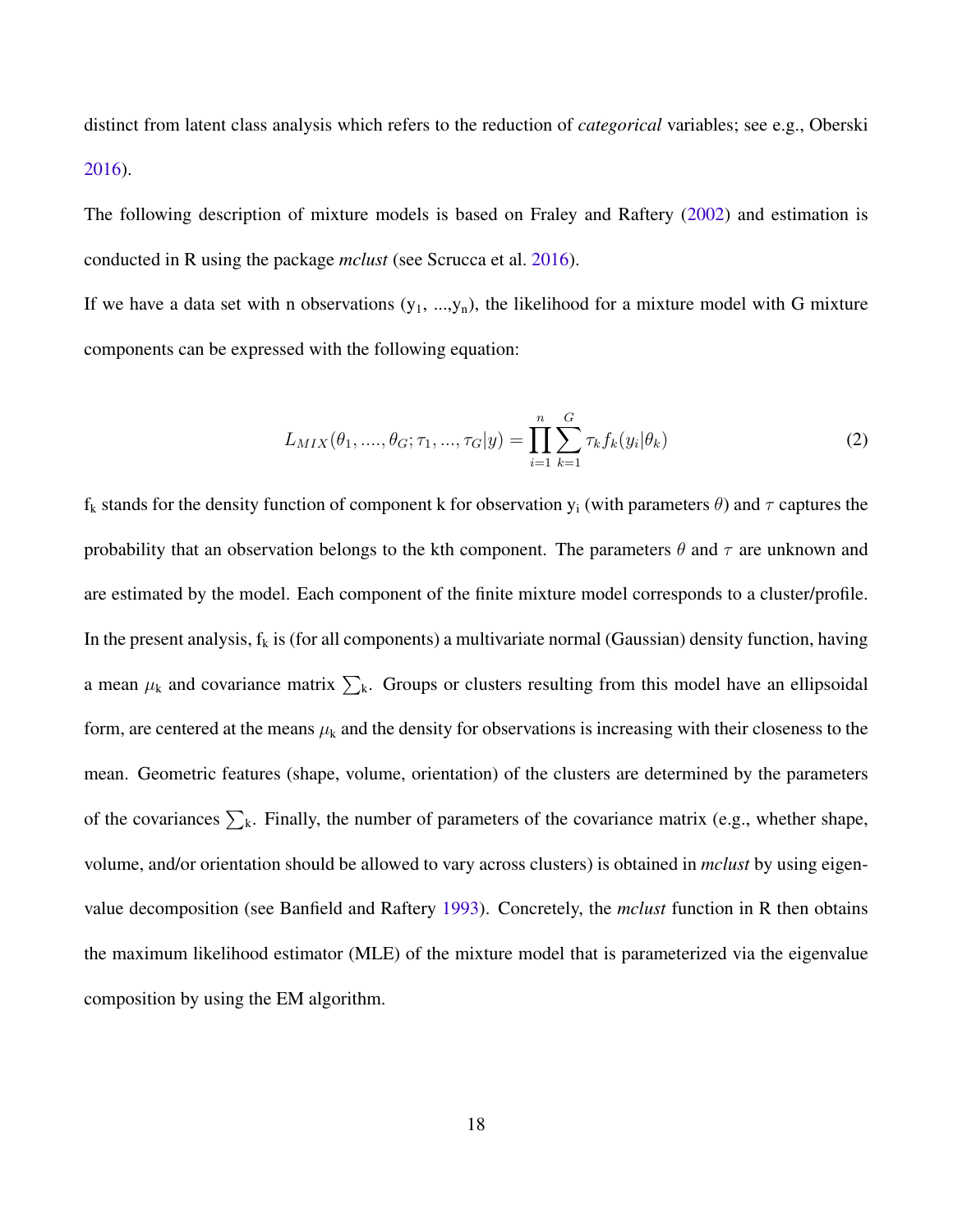### <span id="page-20-0"></span>F.2 Results

#### <span id="page-20-1"></span>F.2.1 Implicit association test

Figure 1 illustrates the findings from the implicit association test by providing densities of the D-scores. Illustrations in these figures show that a clear majority of respondents associated positive traits and civic citizenship more with Italian names than with Algerian names and/or negative characteristics more with Algerian than Italian names (if D-score  $> 0$ ).



Figure 1: D-scores from Implicit Association Tests

*Note*: The figures show densities of D-scores derived from the implicit association test (N=791 respondents). Calculation of D-scores are based on Greenwald et al. [\(2003\)](#page-29-1). A D-score > 0 indicates that a respondent holds a bias in the direction of common stereotypes (negative stereotypes of immigrant-origin candidates and/or positive stereotypes of majority candidates). The left figure displays results regarding characteristics capturing traits and the right figure with respect to characteristics measuring civic citizenship.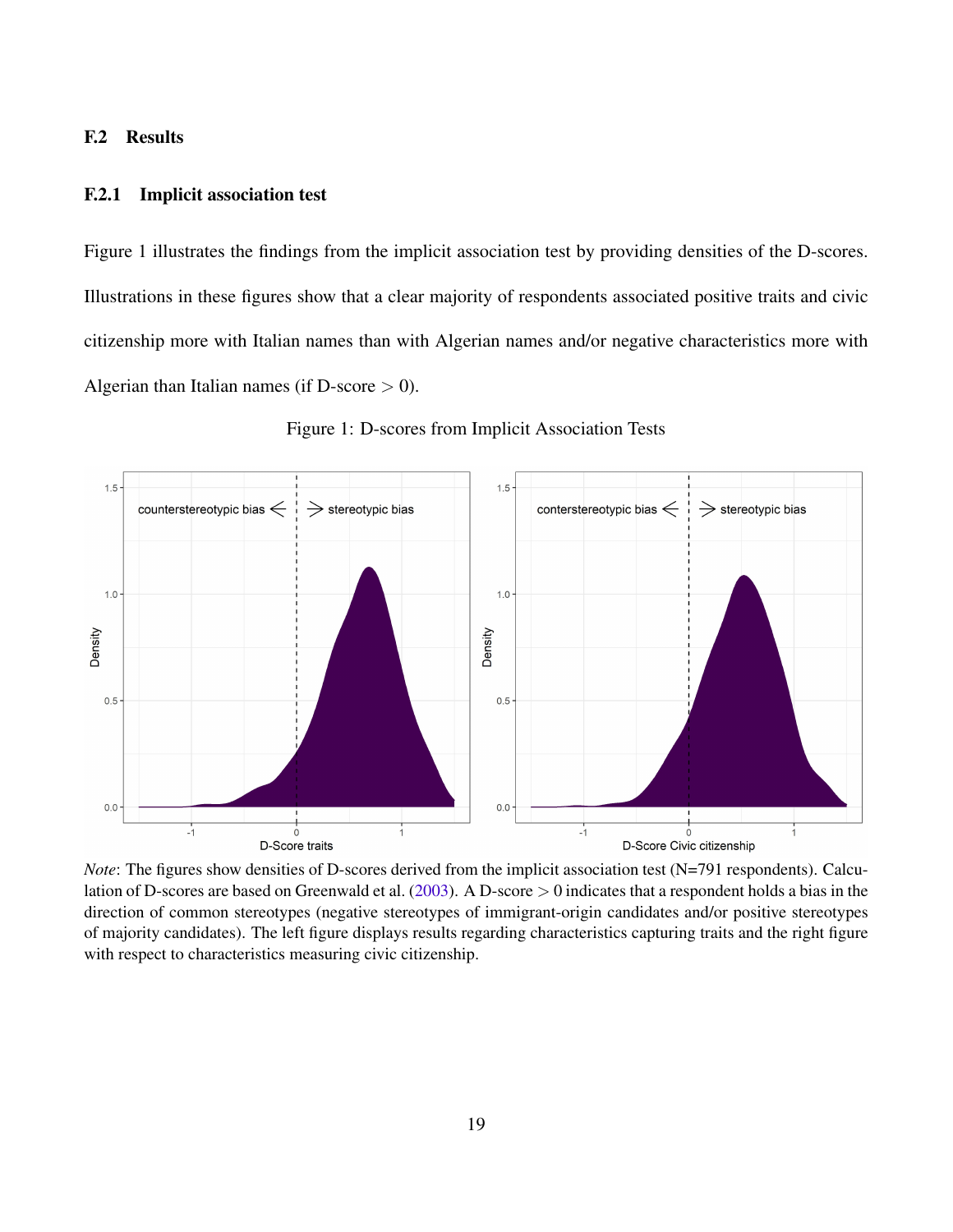# <span id="page-21-0"></span>F.2.2 Explicit stereotypes



Figure 2: Explicit stereotypes, two-dimensional scale

*Note*: Results from evaluations of two candidates, one with an Algerian name (Omar Zidane) and one with an Italian name (Lorenzo Marino). Traits and civic citizenship characteristics are measured on a scale ranging from -4 (most negative) to 4 (most positive). Means and standard errors are displayed. A difference in evaluations between the two candidates provides evidence of explicit stereotypes.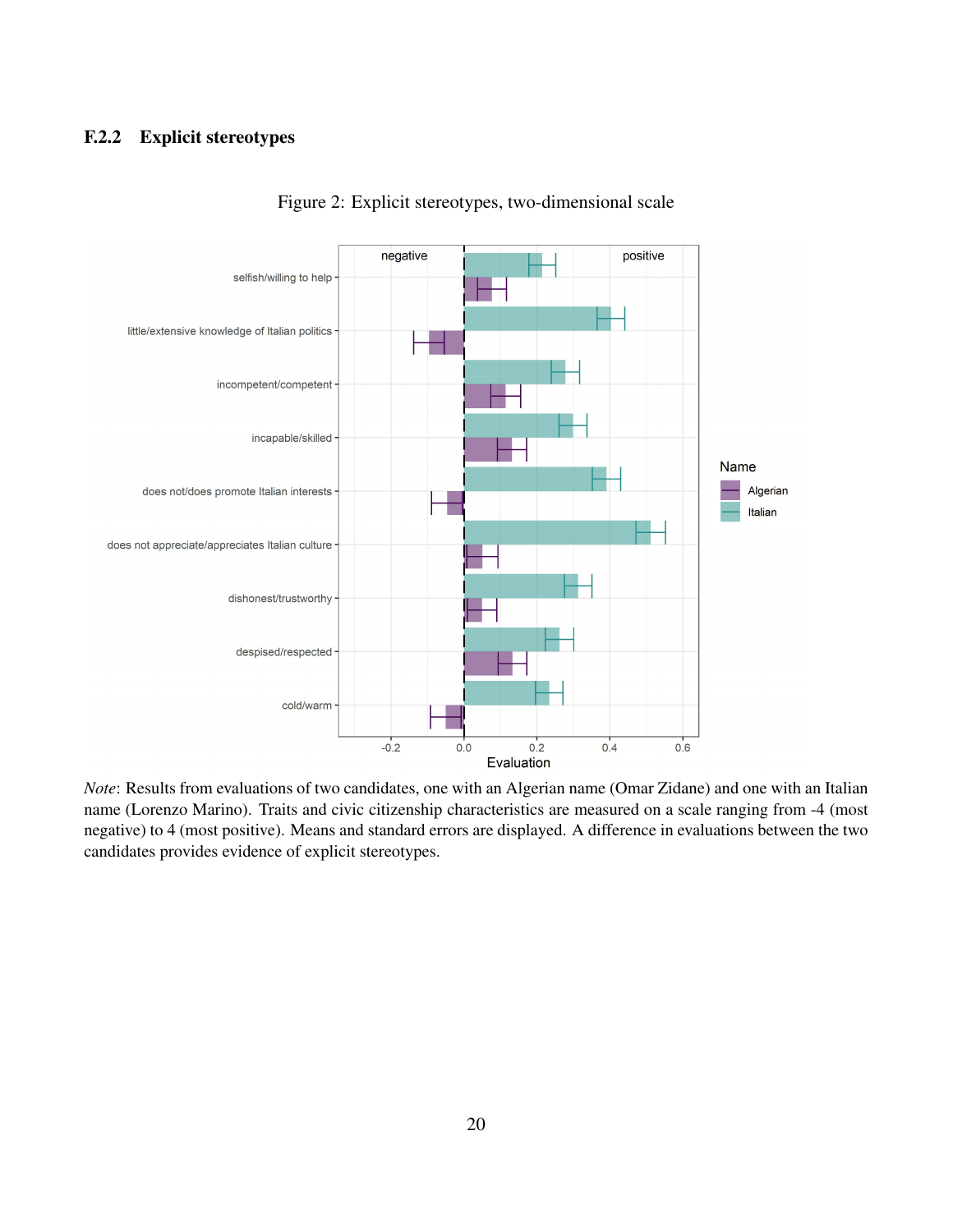### <span id="page-22-0"></span>F.2.3 Latent profile analysis of explicit stereotypes

| Model | Groups      | <b>BIC</b>  |
|-------|-------------|-------------|
| EEV   | $\mathbf 3$ | $-67621.39$ |
| EEE   | 5           | -67736.63   |
| EEE   | Q           | -67738.93   |

Table 13: Best model fits according to BIC

*Note*: The three models with the larges BIC (Bayesian information criterion) are displayed. In contrast to common usage, the BIC in *mclust* is calculated in a way that a higher value represents a better model fit. The models are: EEV = ellipsoidal distribution, equal volume, equal shape, variable orientation; EEE = ellipsoidal distribution, equal volume, equal shape, equal orientation.

# <span id="page-22-1"></span>G Survey text

This section displays the survey flow including the question, answer choices as well as information about pre-screening, variables considered for the quota, and randomization. Questions that were not used explicitly in the study are not displayed here (the full survey text in Italian is available upon request).

### Introduction

Thank you for participating in this survey, which contains questions about your political behavior. The aim of the survey is to analyze voter behavior in different contexts. This questionnaire is developed at the

University of Lucerne, Switzerland.

We ask you to read the questions carefully and indicate your opinions and personal data.

Data will be treated confidentially. Results will be reported on an aggregated level without any identification possible.

Thank you very much for your participation and contribution to this research project.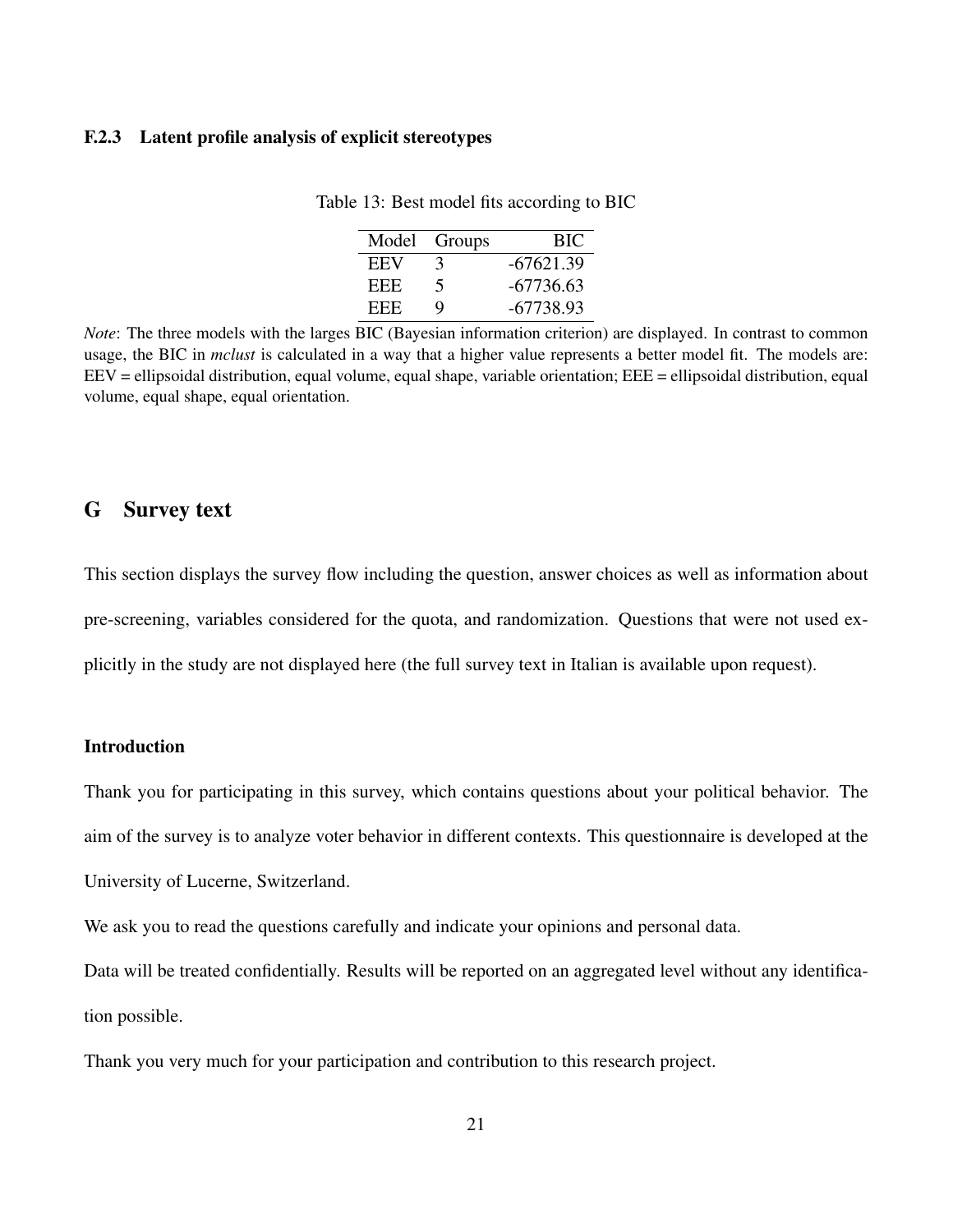Question 1: Please indicate your age:

- o Less than 18 years
- o 18-34 years
- o 35-54 years
- o 55-74 years
- o more than 74 years

Question 2: Please indicate your nationality:

- o Italian (including dual citizenship)
- o Foreign

Respondents who are younger than 18 years or have (only) foreign nationality are excluded from the survey.

Question 3: Please indicate your gender:

- o Male
- o Female
- o Not classifiable

Quota is applied according to frequency of gender and age in the enfranchised Italian population.

Question 4: In political matters, many people often talk of "left" and "right". Thinking about your opinion, where would you place yourself on a scale from left to right?

 $o \space 0$  (Left)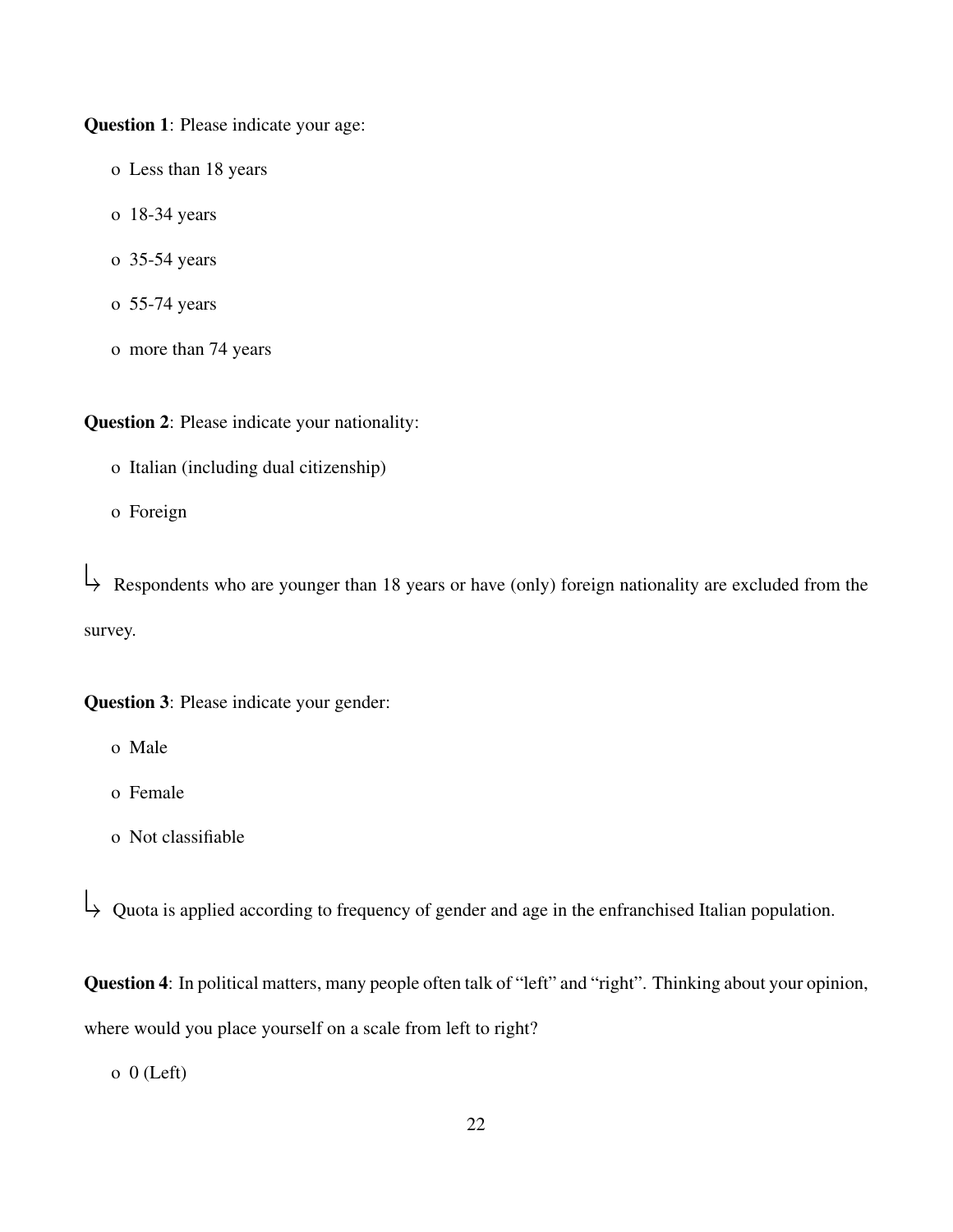| 0 <sub>1</sub> |                |
|----------------|----------------|
| o 2            |                |
| o <sub>3</sub> |                |
| o <sub>4</sub> |                |
|                | $o5$ (Center)  |
| $0\,6$         |                |
| o 7            |                |
| o 8            |                |
| o 9            |                |
|                | $o$ 10 (Right) |
|                |                |

- o I prefer not to answer
- o I cannot place myself on this scale

Question 5: Is there a political party (movement) to which you feel close (or even less distant than the

others)? If so, can you please indicate which one?

- o Forza Italia
- o Lega
- o Movimento Cinque Stelle
- o Fratelli d'Italia
- o Liberi e Uguali
- o +Europa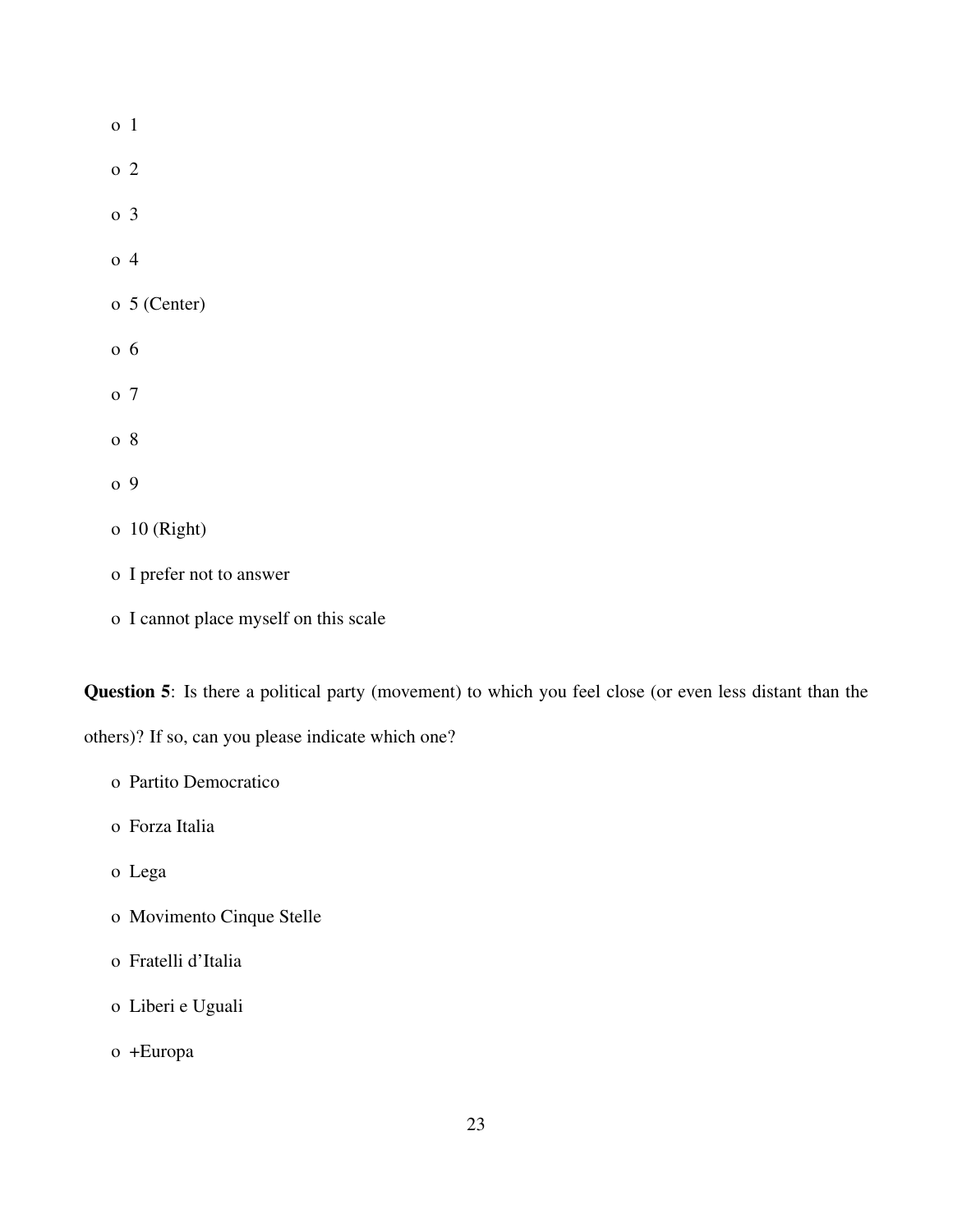- o CasaPound
- o Potere al Popolo!
- o Nessuno
- o Altro

 Answer is piped into Question 6. Respondents who did not indicate to feel close to any party are excluded from the survey.

Blocking based on ideological placement (Question 4).

Question 6: Given the recent tensions in the Conte government over infrastructure, it is possible that Italians may soon be called to new general elections. The experts agree that the person described below may have a good chance of being nominated as a candidate for the "[respondent's indicated closest party]" party in your district. Please read the description of the potential candidate carefully.

 $\downarrow$  Respondents are randomly (within block) presented one of the eight vignettes that describe a candidate. Before they saw one of the vignettes, they had the opportunity to retrieve information about the electoral system in Italy.

Question 7: In your opinion, should the party nominate [candidate name] as a candidate in the next Italian parliamentary elections?

Your support for the nomination: [I am not at all supportive of his nomination, 1, 2, ..., 8, 9, I am very supportive of his nomination]

Question 8: Imagine that the party has nominated [candidate name] as an official candidate. How likely is it that you will vote for him?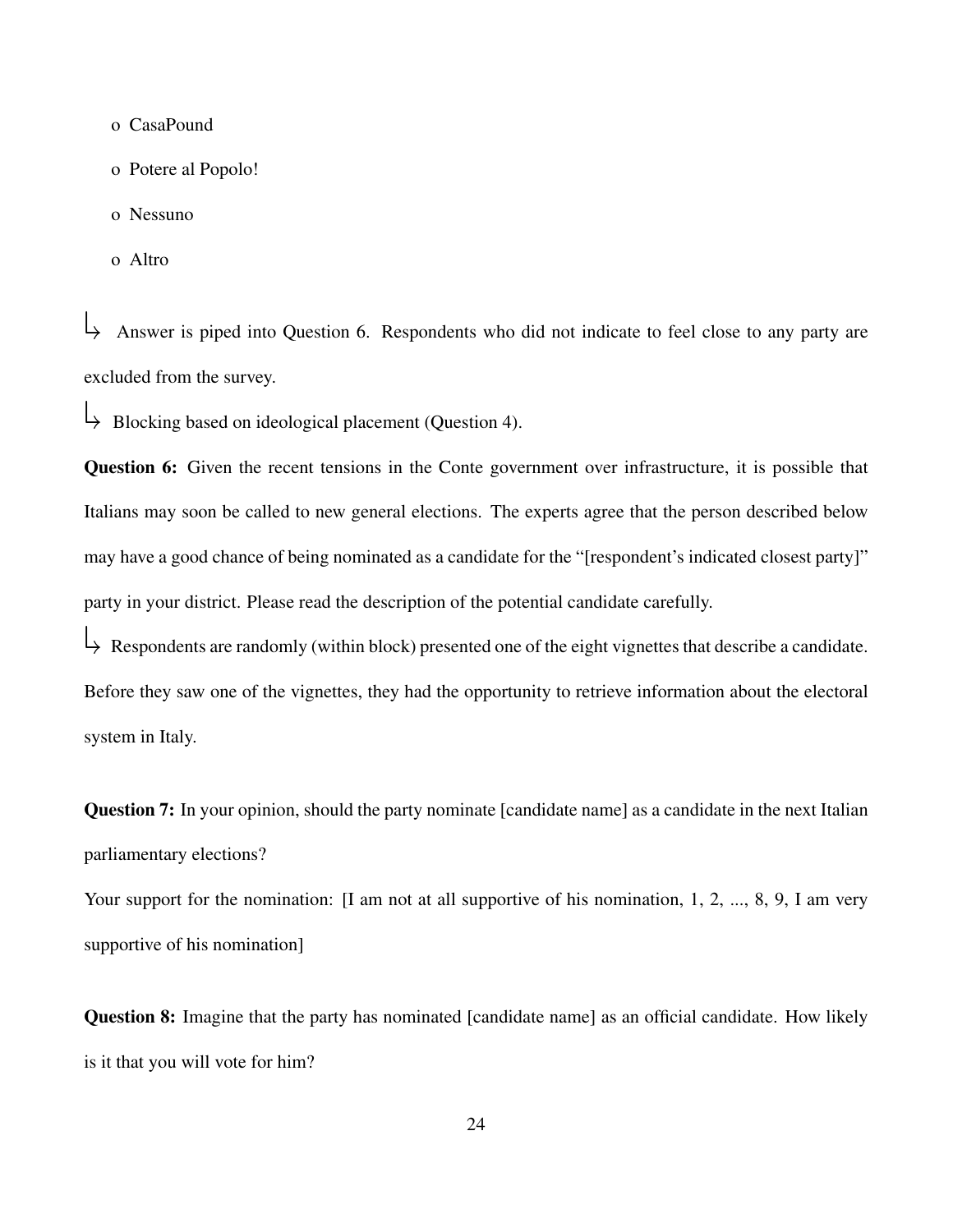Probability of voting for the candidate: [very unlikely, 1, 2, ..., 8, 9, very likely]

**Question 9:** You now have the opportunity to anonymously make another assessment of the potential candidate [candidate name]. Our aim is to send the party a comprehensive evaluation report on the potential candidate in question. Your answer will be included in the report on the overall evaluation of [candidate name] available to the party. Please choose one of the following options:

- o I am against the nomination of [candidate name]. This statement is included as a negative rating in the overall evaluation.
- o I am in favor of the nomination of [candidate name]. This statement is included as a positive rating in the overall evaluation.
- o I am neither in favor of nor against the nomination of [candidate name]. This statement has no influence on the overall evaluation.
- o I prefer not to answer.

Question 10: The next questions will no longer concern this candidate, but we will show you the names of two hypothetical candidates. Please evaluate the two hypothetical candidates with regard to the characteristics indicated.

 $\downarrow$  Randomization of candidate names (a and b)

(a) Lorenzo Marino:

- Randomization of the following characteristics
	- [selfish,  $-3, -2, -1, 0, 1, 2, 3$ , willing to help]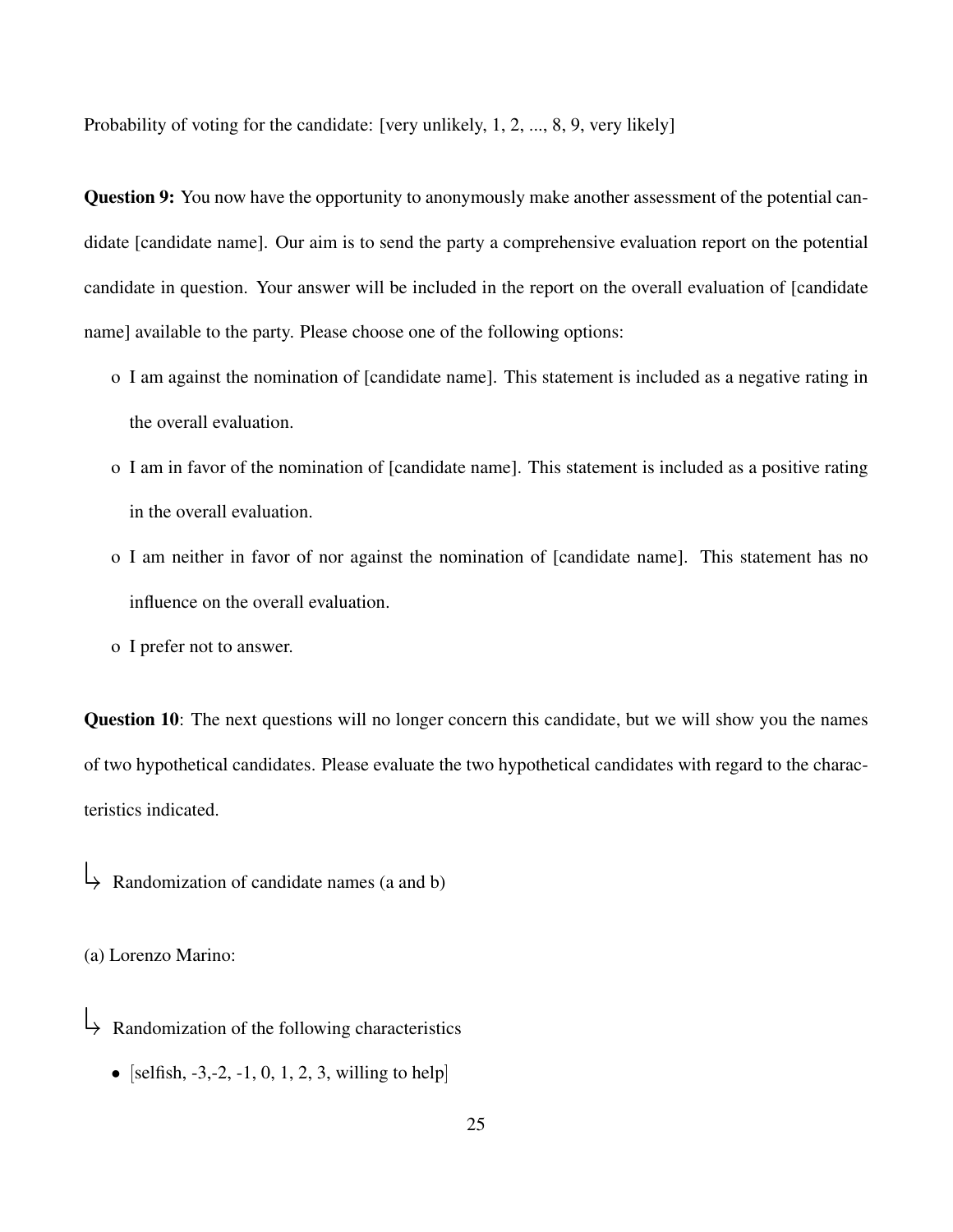- [little knowledge of Italian politics,  $-3, -2, -1, 0, 1, 2, 3$ , extensive knowledge of Italian politics]
- [incompetent,  $-3, -2, -1, 0, 1, 2, 3$ , competent]
- [incapable,  $-3, -2, -1, 0, 1, 2, 3$ , capable]
- [does not promote Italian interests,  $-3,-2, -1, 0, 1, 2, 3$ , promotes Italian interests]
- [does not appreciate Italian culture,  $-3,-2, -1, 0, 1, 2, 3$ , appreciates Italian culture]
- [dishonest,  $-3, -2, -1, 0, 1, 2, 3$ , trustworthy]
- [despised,  $-3, -2, -1, 0, 1, 2, 3$ , respected]
- [cold,  $-3, -2, -1, 0, 1, 2, 3$ , warm]

### (b) Omar Zidane:

- Randomization of the following characteristics
	- [selfish,  $-3, -2, -1, 0, 1, 2, 3$ , willing to help]
	- [little knowledge of Italian politics,  $-3, -2, -1, 0, 1, 2, 3$ , extensive knowledge of Italian politics]
	- [incompetent,  $-3, -2, -1, 0, 1, 2, 3$ , competent]
	- [incapable,  $-3, -2, -1, 0, 1, 2, 3$ , capable]
	- [does not promote Italian interests,  $-3,-2, -1, 0, 1, 2, 3$ , promotes Italian interests]
	- [does not appreciate Italian culture,  $-3, -2, -1, 0, 1, 2, 3$ , appreciates Italian culture]
	- [dishonest,  $-3, -2, -1, 0, 1, 2, 3$ , trustworthy]
	- [despised,  $-3, -2, -1, 0, 1, 2, 3$ , respected]
	- $[cold, -3, -2, -1, 0, 1, 2, 3, warm]$

Question 11: Would you describe yourself as having a migration background?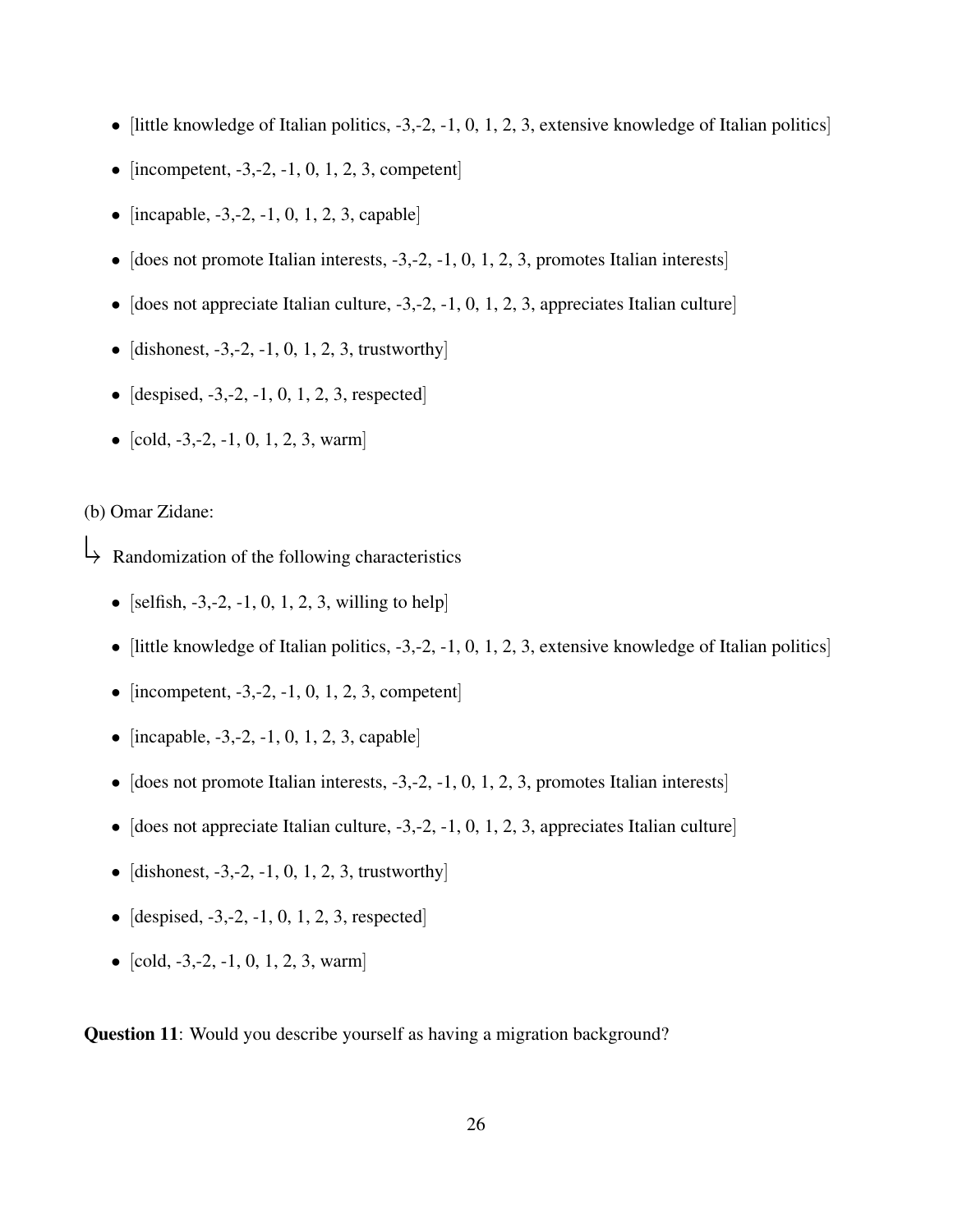- o No, I don't have a migration background.
- o Yes, I have a migration background. Please specify which one:
- o I prefer not to answer.

 $\downarrow$  Respondents who took the survey on a computer were guided to the IAT.

## **Debriefing**

Thank you for participating in our survey. Our study focuses on discrimination against candidates with a migration background. Specifically, our survey examines the extent to which Italians tend to vote for a candidate with an Italian name or for a candidate with a foreign name. In this study, we asked you a few questions about a person your preferred party intends to nominate as a candidate. The candidate described to you is our invention. Other survey participants were able to evaluate other potential candidates so that we could compare responses for different candidates. By consequence, we will also not send evaluations of the candidates to political parties. In addition, we evaluate explicit and implicit stereotypes, the latter with the test you have just carried out in case you take the survey from a computer.

## References

- <span id="page-28-0"></span>Ahlquist, John S, and Christian Breunig. 2012. "Model-Based Clustering and Typologies in the Social Sciences." *Political Analysis* 20:92–112.
- <span id="page-28-1"></span>Banfield, Jeffrey D., and Adrian E. Raftery. 1993. "Model-Based Gaussian and Non-Gaussian Clustering." *Biometrics* 49 (3): 803–821.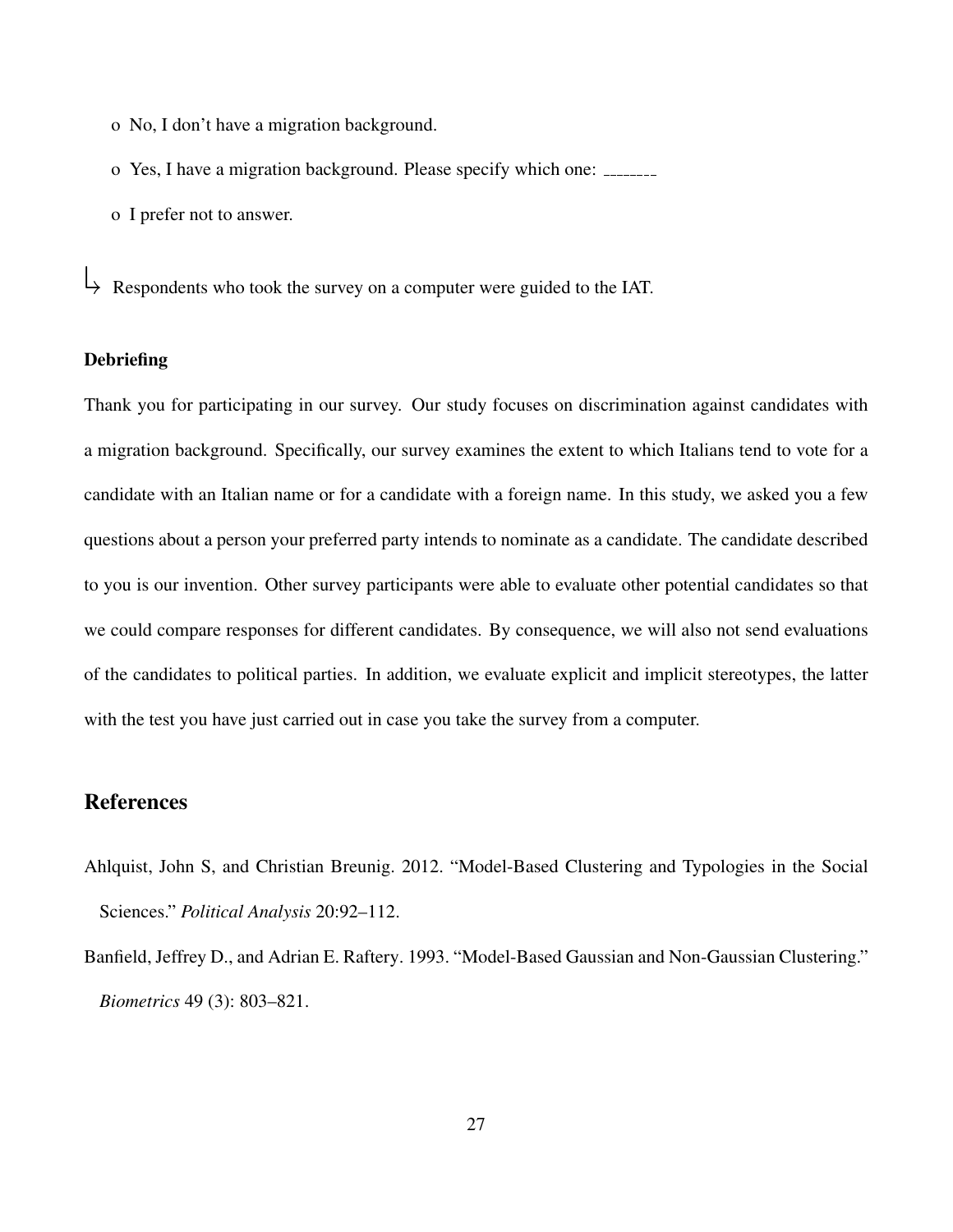- <span id="page-29-2"></span>Carpenter, Thomas P., Ruth Pogacar, Chris Pullig, Michal Kouril, Stephen Aguilar, Jordan LaBouff, Naomi Isenberg, et al. 2019. "Survey-Software Implicit Association Tests: A Methodological and Empirical Analysis." *Behavior Research Methods* 51 (5): 2194–2208.
- <span id="page-29-8"></span>Fraley, Chris, and Adrian E. Raftery. 2002. "Model-Based Clustering, Discriminant Analysis, and Density Estimation." *Journal of the American Statistical Association* 97 (458): 611–631.
- <span id="page-29-0"></span>Greenwald, Anthony G., Debbie E. McGhee, and Jordan L. Schwartz. 1998. "Measuring Individual Differences in Implicit Cognition: The Implicit Association Test." *Journal of Personality and Social Psychology* 74 (6): 1464–1480.
- <span id="page-29-1"></span>Greenwald, Anthony G., Brian A. Nosek, and Mahzarin R. Banaji. 2003. "Understanding and Using the Implicit Association Test: I. An Improved Scoring Algorithm." *Journal of Personality and Social Psychology* 85 (2): 197–216.
- <span id="page-29-5"></span>Greenwald, Anthony G., and Thomas F. Pettigrew. 2014. "With Malice Toward None and Charity for Some: Ingroup Favoritism Enables Discrimination." *American Psychologist* 69 (7): 669–684.
- <span id="page-29-3"></span>Greenwald, Anthony G., T. Andrew Poehlman, Eric L. Uhlmann, and Mahzarin R. Banaji. 2009. "Understanding and Using the Implicit Association Test: III. Meta-Analysis of Predictive Validity." *Journal of Personality and Social Psychology* 97 (1): 17–41.
- <span id="page-29-4"></span>Hewstone, Miles, Mark Rubin, and Hazel Willis. 2002. "Intergroup Bias." *Annual Review of Psychology* 53:575–604.
- <span id="page-29-6"></span>Jang, Jaewon, and David B Hitchcock. 2012. "Model-Based Cluster Analysis of Democracies." *Journal of Data Science* 10:297–319.
- <span id="page-29-7"></span>Oberski, Daniel. 2016. "Mixture Models: Latent Profile and Latent Class Analysis." In *Modern Statistical Methods for HCI,* edited by Roberson Judy and Maurits Kaptein, 275–287. Cham: Springer.